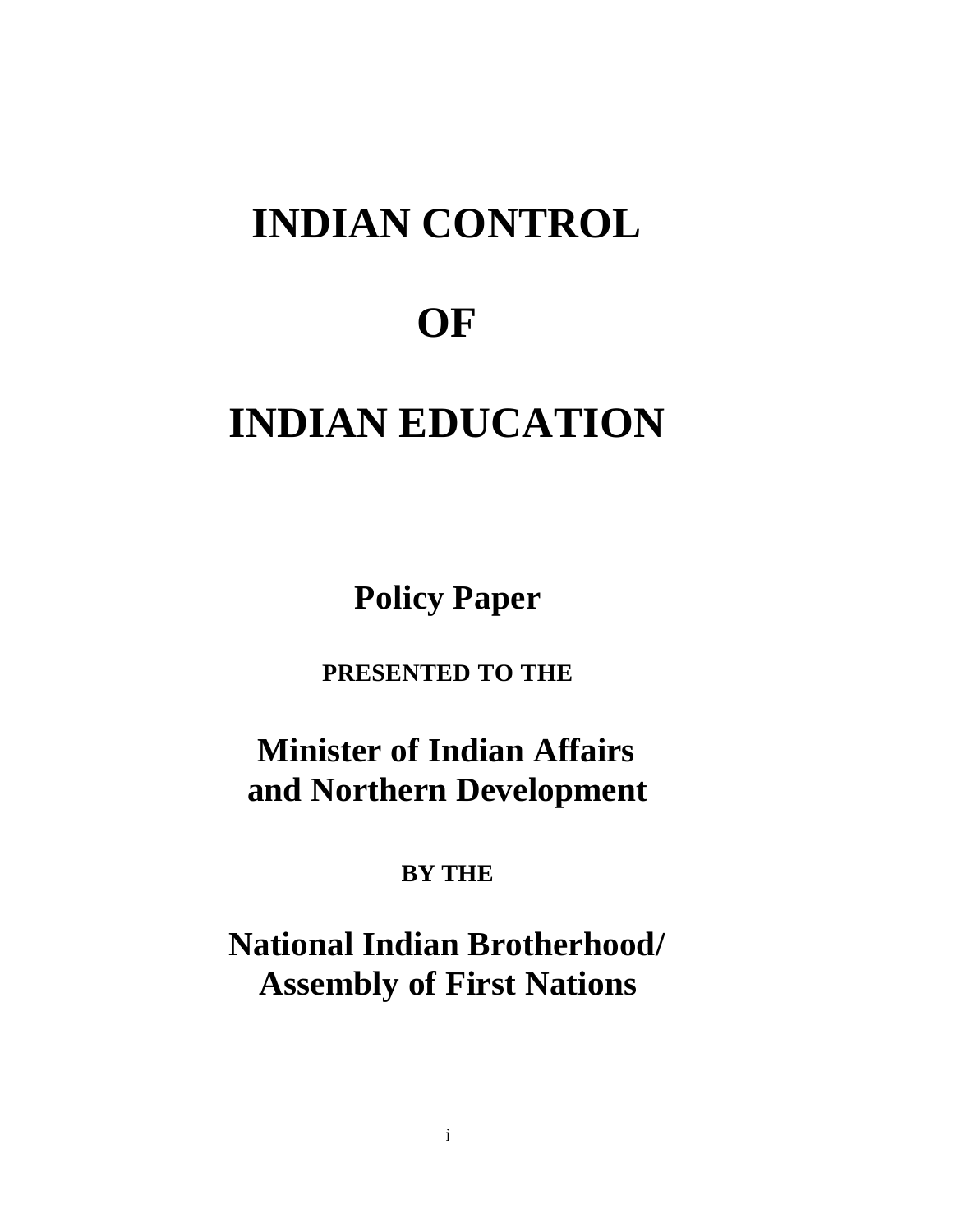#### **©1972 by National Indian Brotherhood/ Assembly of First Nations**

#### **ALL RIGHTS RESERVED. THIS BOOK OR ANY PART THEREOF MAY NOT BE REPRODUCED WITHOUT THE WRITTEN PREMISSION OF THE ASSEMBLY OF FIRST NATIONS**

**First Printing 1973 Second Printing 1976 Third Printing 2001**

**Additional copies of this book are available from:**

**ASSEMBLY OF FIRST NATIONS 1 NICHOLAS STREET, SUITE 1002 OTTAWA, ONTARIO K1N 7B7**

**613-241-6789 (Telephone) website: www.afn.ca**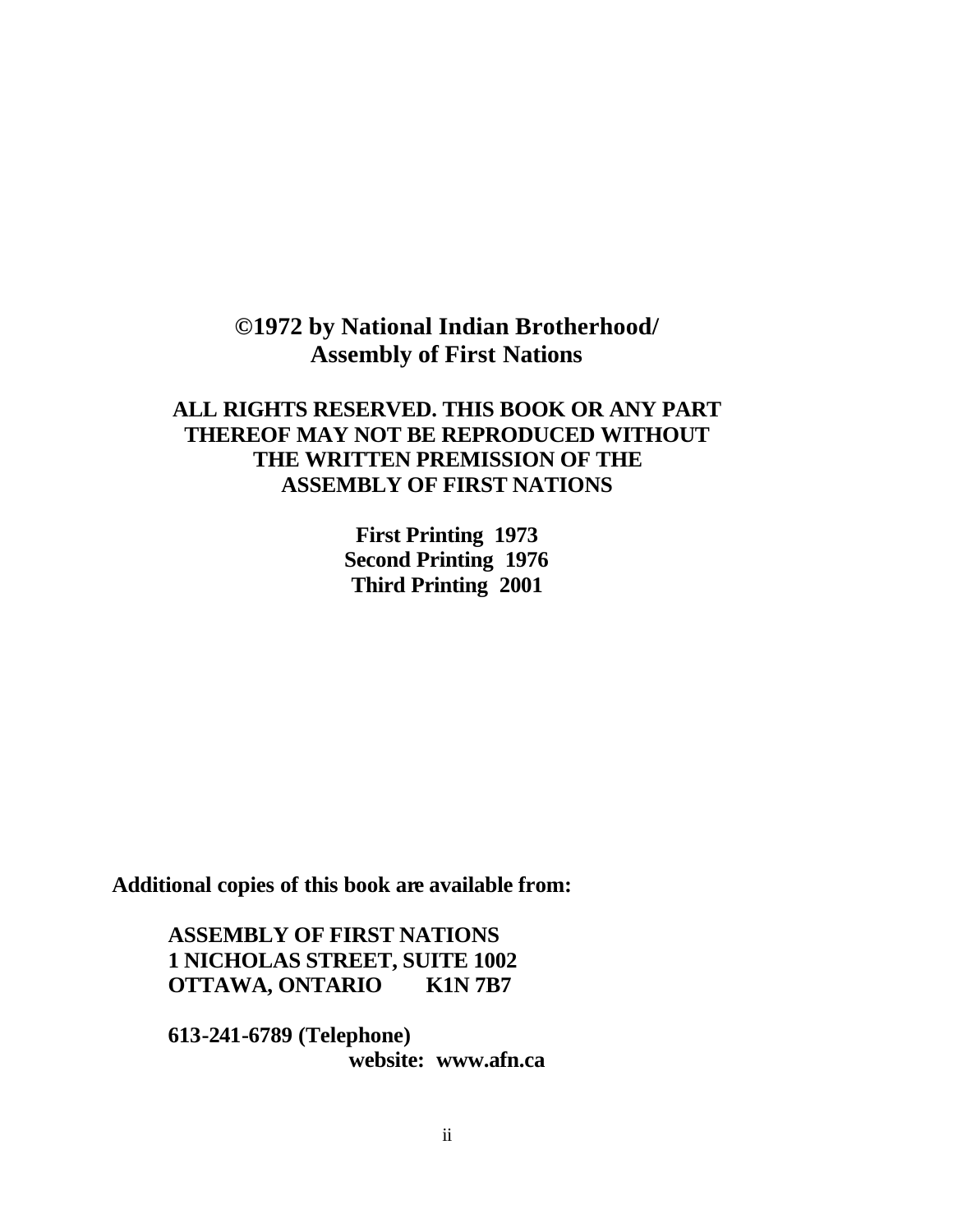# **PREFACE**

This statement on Education has been prepared for the Working Committee of the Negotiating Committee of the National Indian Brotherhood to be used as a basis for future common action in the area of education.

The issues which have been considered were designated by the Special Committee of the Executive Council of the National Indian Brotherhood, at Yellowknife, N.W.T., May 17, 1972. This statement has been compiled from provincial and territorial associations' papers or statements on education, and from discussions of representatives of the associations at the Education Workshop, June, 1972.

It is a statement of the:

philosophy, goals, principles, and directions

which must form the foundation of any school program for Indian children.

In August, 1972, the General Assembly of the National Indian Brotherhood accepted the policy in principle, subject to certain additions. The final draft was approved by the Executive Council, November, 1972. It was presented to the Minister of Indian Affairs and Northern Development on December 21,1972. In a letter to the President of the National Indian Brotherhood, dated February 2,1973, the Minister gave official recognition to INDIAN CONTROL OF INDIAN EDUCATION, approving its proposals and committing the Department of Indian Affairs and Northern Development to implementing them.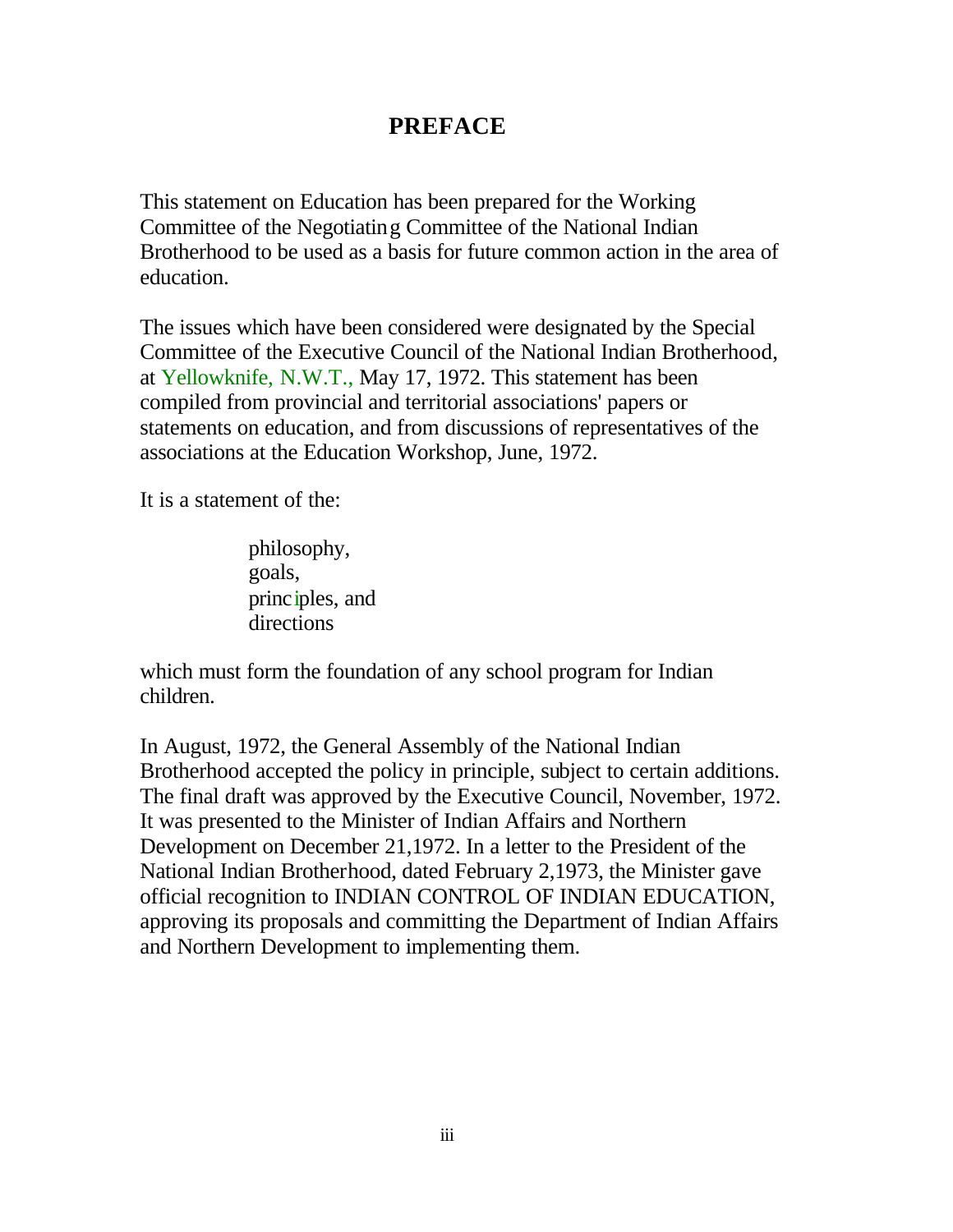# **ACKNOWLEDGEMENTS**

This paper is based on the many statements prepared on behalf of, the Chiefs and Band Councils by the Education Directors of the provincial and territorial Indian organizations over the past years. Acknowledgement is made of the important contribution which the Education Directors have made to this joint policy statement.

Thanks are also due to the National Indian Brotherhood's Education Committee which worked to find the common denominators in all of the provincial statements. Members of this Committee are:

> John Knockwood and Peter Christmas UNION OF NOVA SCOTIA INDIANS

Barry Nicholas UNION OF NEW BRUNSWICK INDIANS

Larry Bisonette, representing INDIANS OF QUEBEC ASSOCIATION

Louis Debassige and Roland Chrisjohn UNION OF ONTARIO INDIANS

Verna Kirkness MANITOBA INDIAN BROTHERHOOD

Rodney Soonias FEDERATION OF SASKATCHEWAN INDIANS

Clive Linklater INDIAN ASSOCIATION OFALBERTA

Teddy Joe and William Mussell UNION OF BRITISH COLUMBIA INDIAN CHIEFS

David Joe YUKON NATIVE BROTHERHOOD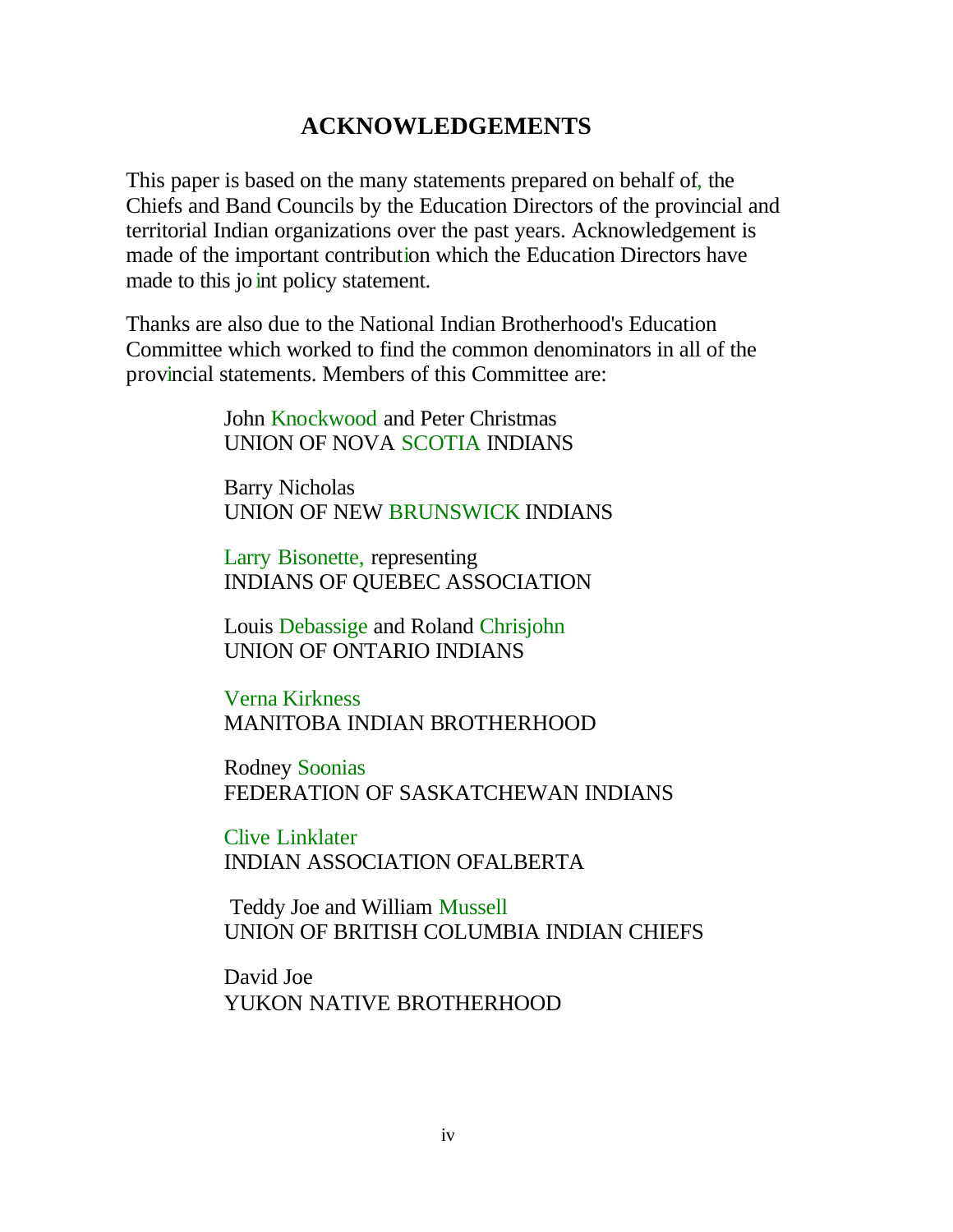#### James Wah-shee INDIAN BROTHERHOOD OF THE NORTHWEST **TERRITORIES**

Dr. Jacqueline Weitz NATIONAL INDIAN BROTHERHOOD

A special word of thanks is offered to them for their persistence and patience in correcting the several draft copies which preceded this final approved paper. On behalf of all, I wish to extend particular thanks to Dr. Weitz for her excellent co-ordination of the work, meetings and editing of this history-making document.

And finally, the initiative of the Executive Council in launching this endeavor deserves public recognition.

George Manuel, President National Indian Brotherhood.

Ottawa, Ontario December, 1972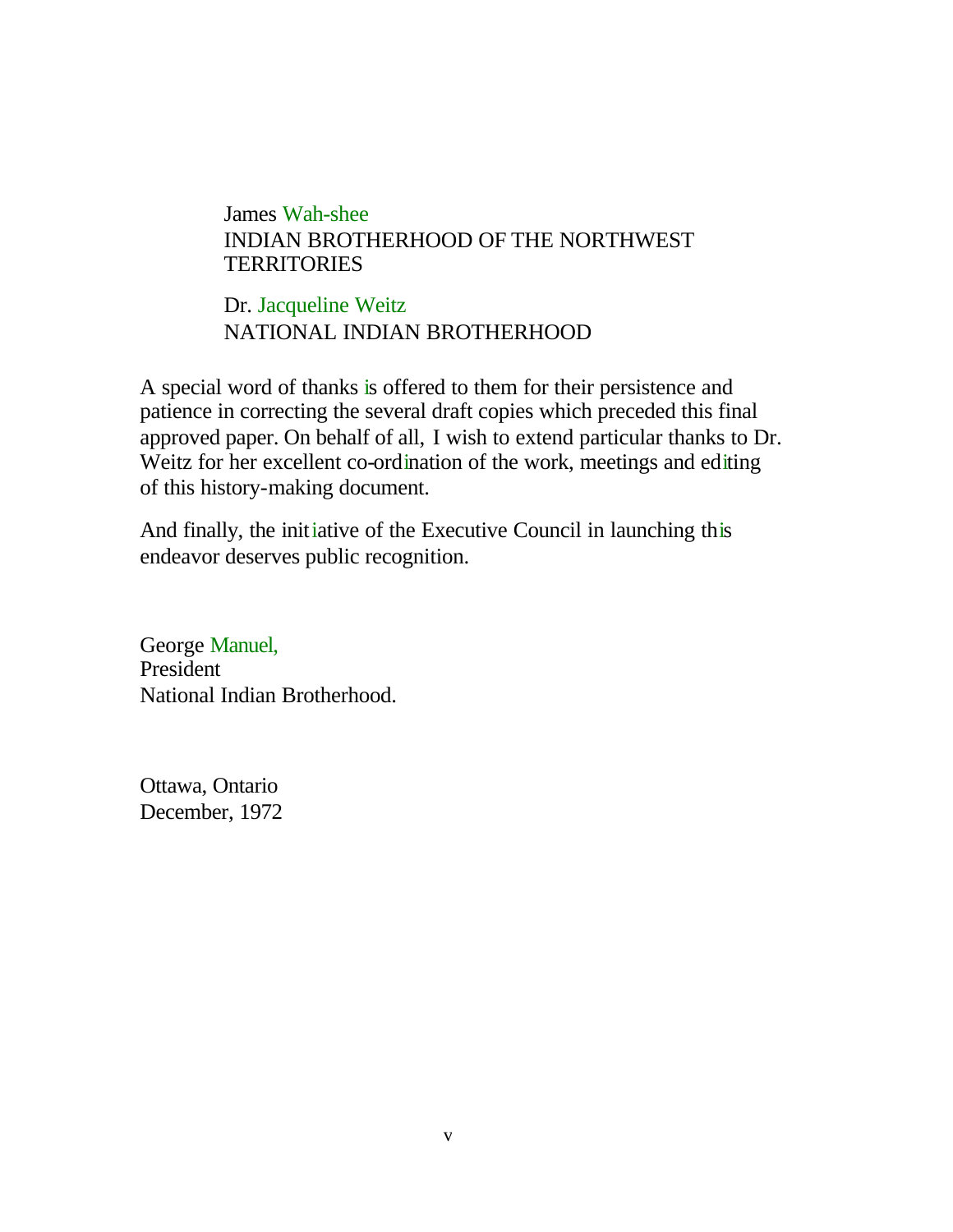# **TABLE OF CONTENTS**

|                                          | 5 |
|------------------------------------------|---|
|                                          |   |
|                                          |   |
| REPRESENTATION ON PROVINCIAL/TERRITORIAL | 7 |
|                                          | 9 |
| CURRICULUM AND INDIAN VALUES             | 9 |
|                                          |   |
|                                          |   |
|                                          |   |
|                                          |   |
|                                          |   |
|                                          |   |
| CULTURAL EDUCATION CENTRES 16            |   |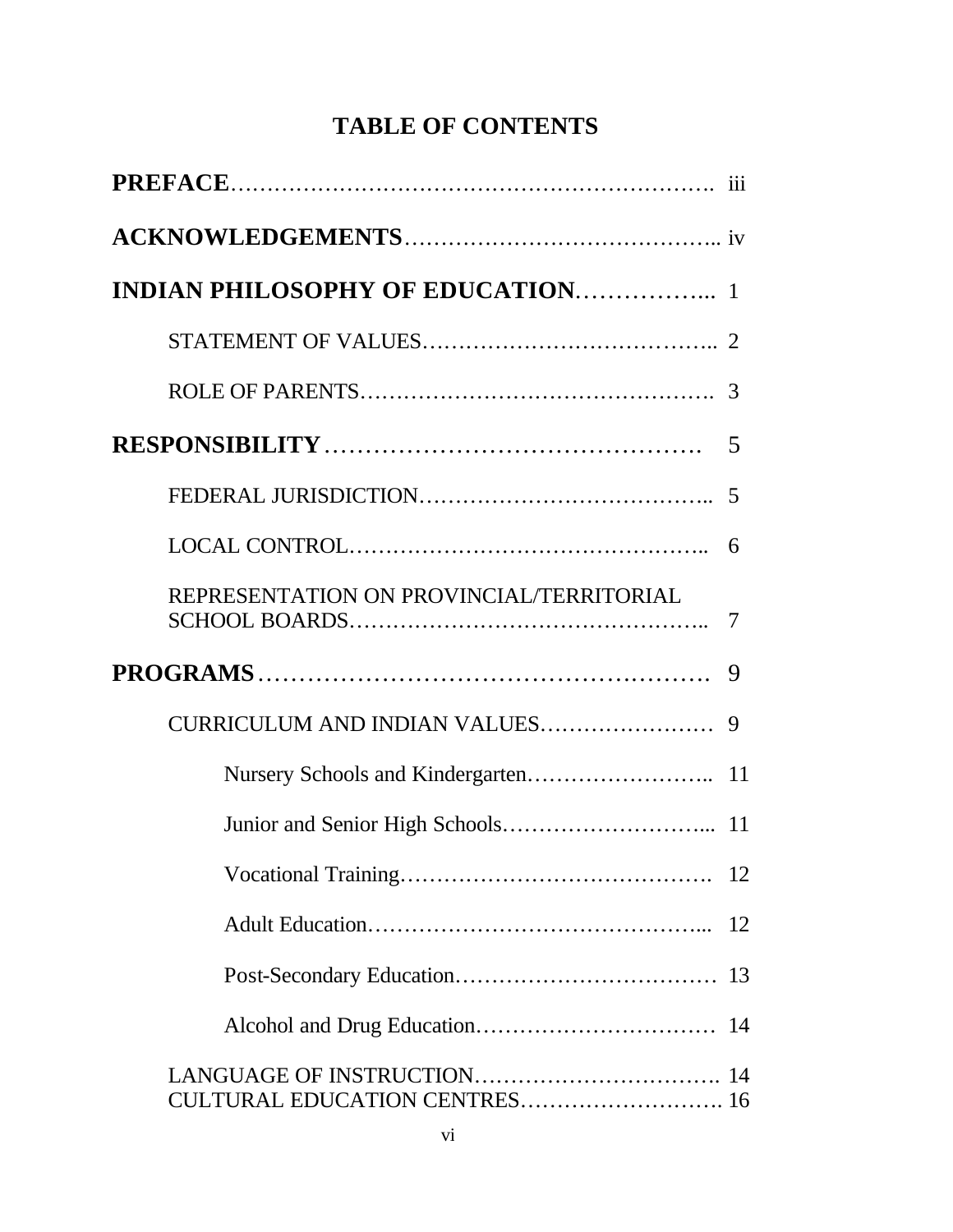| <b>TRAINING PROGRAMS FOR TEACHERS</b>  |    |
|----------------------------------------|----|
|                                        |    |
|                                        |    |
|                                        |    |
|                                        |    |
| SUB-STANDARD EDUCATIONAL FACILITIES 21 |    |
|                                        |    |
|                                        |    |
|                                        |    |
|                                        |    |
|                                        |    |
|                                        |    |
|                                        |    |
|                                        |    |
|                                        |    |
| <b>SUMMARY OF INDIAN POSITION</b>      |    |
|                                        |    |
|                                        | 33 |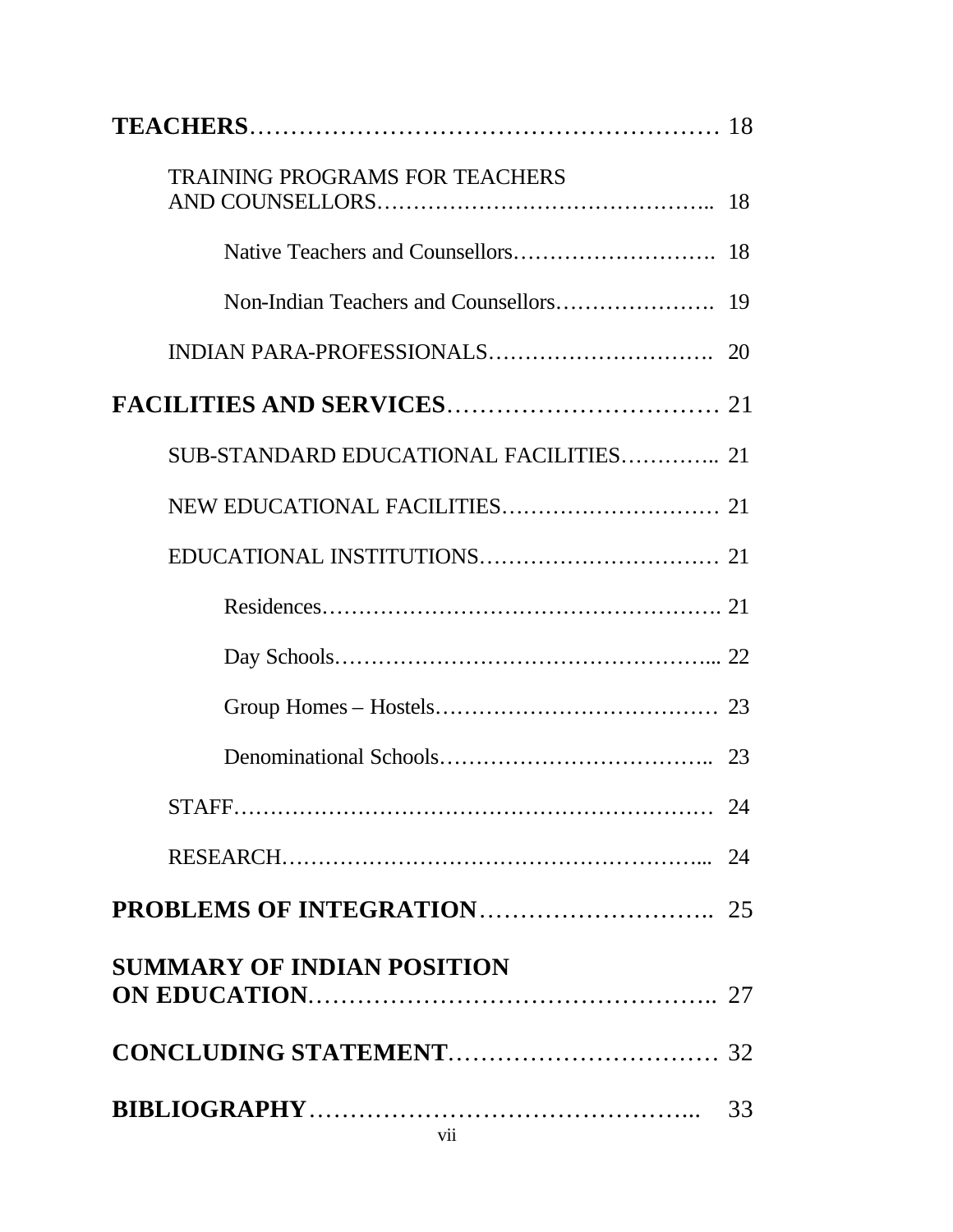# **STATEMENT OF THE INDIAN PHILOSOPHY OF EDUCATION**

In Indian tradition each adult is personally responsible for each child, to see that he learns all he needs to know in order to live a good life. As our fathers had a clear idea of what made a good man and a good life in their society, so we modern Indians, want our children to learn that happiness and satisfaction come from:

- pride in one's self,
- understanding one's fellowmen, and,

— living in harmony with nature.

These are lessons which are necessary for survival in this twentieth century.

- Pride encourages us to recognize and use our talents, as well as to master the skills needed to make a living.
- Understanding our fellowmen will enable us to meet other Canadians on an equal footing, respecting cultural differences while pooling resources for the common good.
- Living in harmony with nature will insure preservation of the balance between man and his environment which is necessary for the future of our planet, as well as for fostering the climate in which Indian Wisdom has always flourished.

We want education to give our children the knowledge to understand and be proud of themselves and the knowledge to understand the world around them.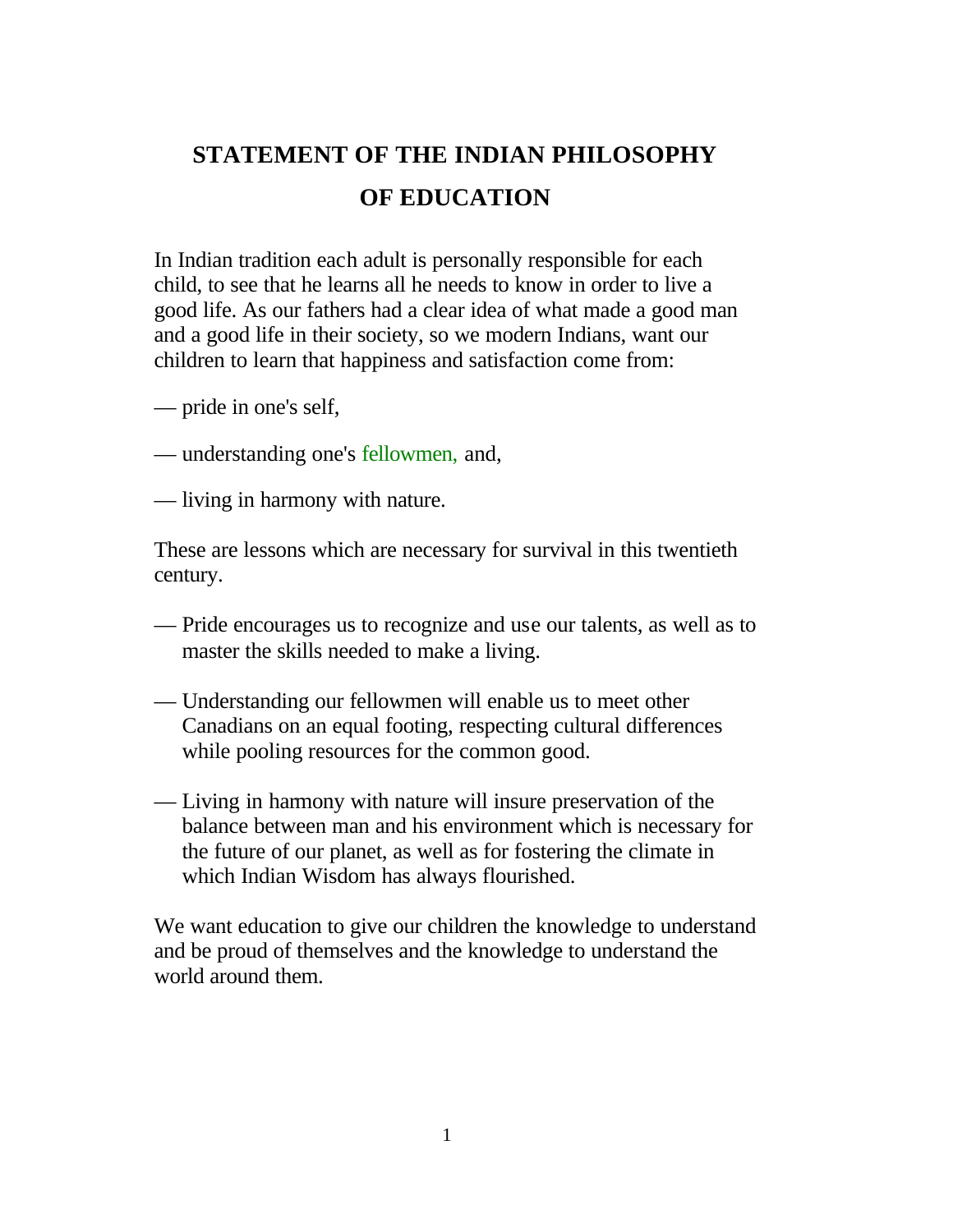### **STATEMENT OF VALUES**

We want education to provide the setting in which our children can develop the fundamental attitudes and values which have an honored place in Indian tradition and culture. The values which we want to pass on to our children, values which make our people a great race, are not written in any book. They are found in our history, in our legends and in the culture. We believe that if an Indian child is fully aware of the important Indian values he will have reason to be proud of our race and of himself as an Indian.

We want the behavior of our children to be shaped by those values which are most esteemed in our culture. When our children come to school they have already developed certain attitudes and habits which are based on experiences in the family. School programs which are influenced by these values respect cultural priority and are an extension of the education which parents give children from their first years. These early lessons emphasize attitudes of:

- self-reliance.
- respect for persona freedom,
- generosity,
- respect for nature,
- wisdom.

All of these have a special place in the Indian way of life. While these values can be understood and interpreted in different ways by different cultures, it is very important that Indian children have a chance to develop a value system which is compatible with Indian culture.

The gap between our people and those who have chosen, often gladly, to join us as residents of this beautiful and bountiful country, is vast when it comes to mutual understanding and appreciation of differences. To overcome this, it is essential that Canadian children of every racial origin have the opportunity during their school days to learn about the history, customs and culture of this country's original inhabitants and first citizens. We propose that education authorities, especially those in Ministries of Education, should provide for this in the curricula and texts which are chosen for use in Canadian schools.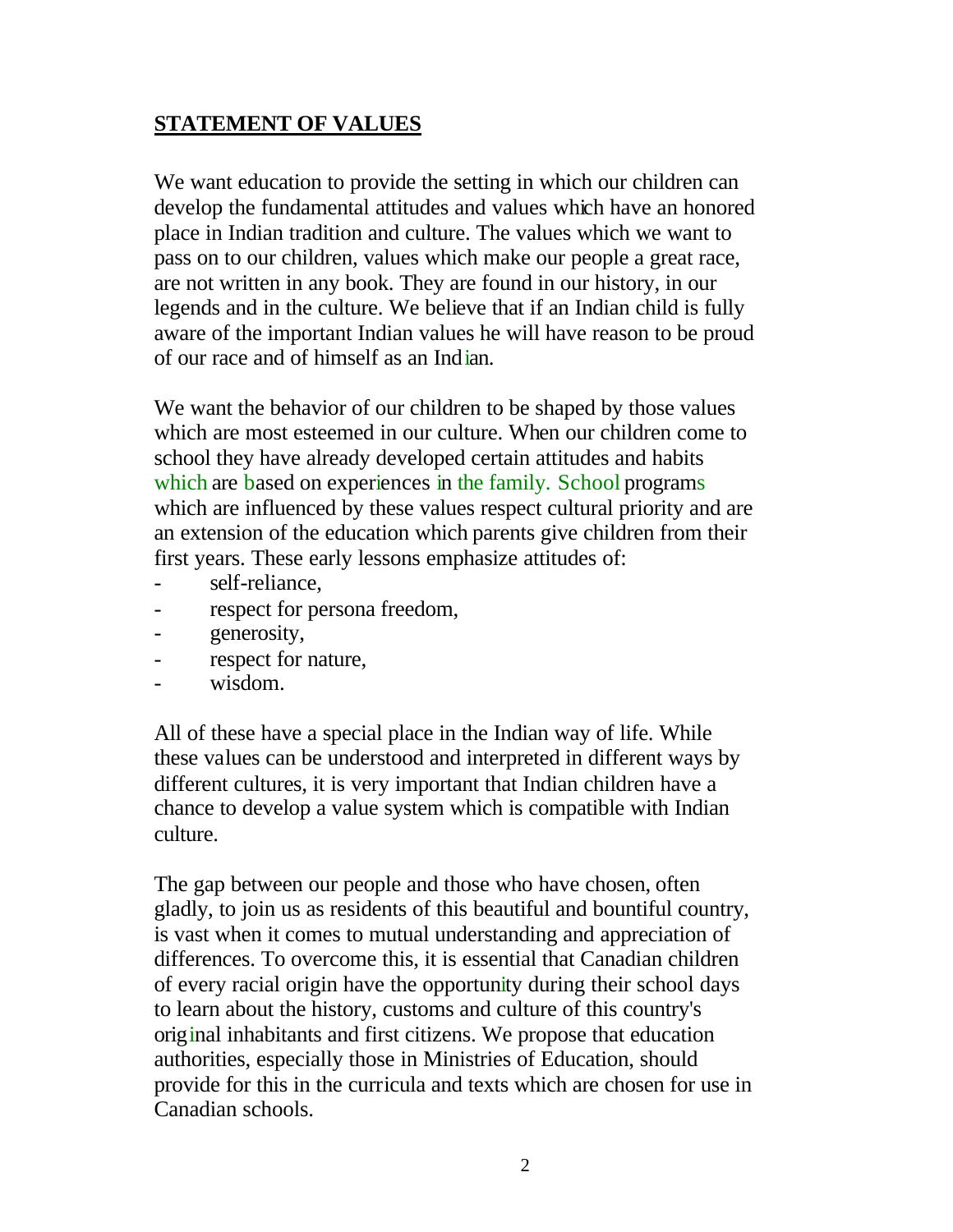# **THE ROLE OF PARENTS IN SETTING GOALS**

If we are to avoid the conflict of values which in the past has led to withdrawal and failure, Indian parents must have control of education with the responsibility of setting goals. What we want for our children can be summarized very briefly:

- to reinforce their Indian identity,
- to provide the training necessary for making a good living in modern society.

We are the best judges of the kind of school programs which can contribute to these goals without causing damage to the child.

We must, therefore, reclaim our right to direct the education of our children. Based on two education principles recognized in Canadian society: *Parental Responsibility* and *Local Control of Education,* Indian parents seek participation and partnership with the Federal Government, whose legal responsibility for Indian education is set by the treaties and the Indian Act. While we assert that only Indian people can develop a suitable philosophy of education based on Indian values adapted to modern living, we also strongly maintain that it is the financial responsibility of the Federal Government to provide education of all types and all levels to all status Indian people, whether living on or off reserves. It will be essential to the realization of this objective that representatives of the Indian people, in close cooperation with officials of the Department of Indian Affairs, establish the needs and priorities of local communities in relation to the funds which may be available through government sources.

The time has come for a radical change in Indian education. Our aim is to make education relevant to the philosophy and needs of the Indian people. We want education to give our children a strong sense of identity, with confidence in their personal worth and ability. We believe in education:

- as a preparation for total living,
- as a means of free choice of where to live and work,
- as a means of enabling us to participate fully in our own social, economic, political and educational advancement.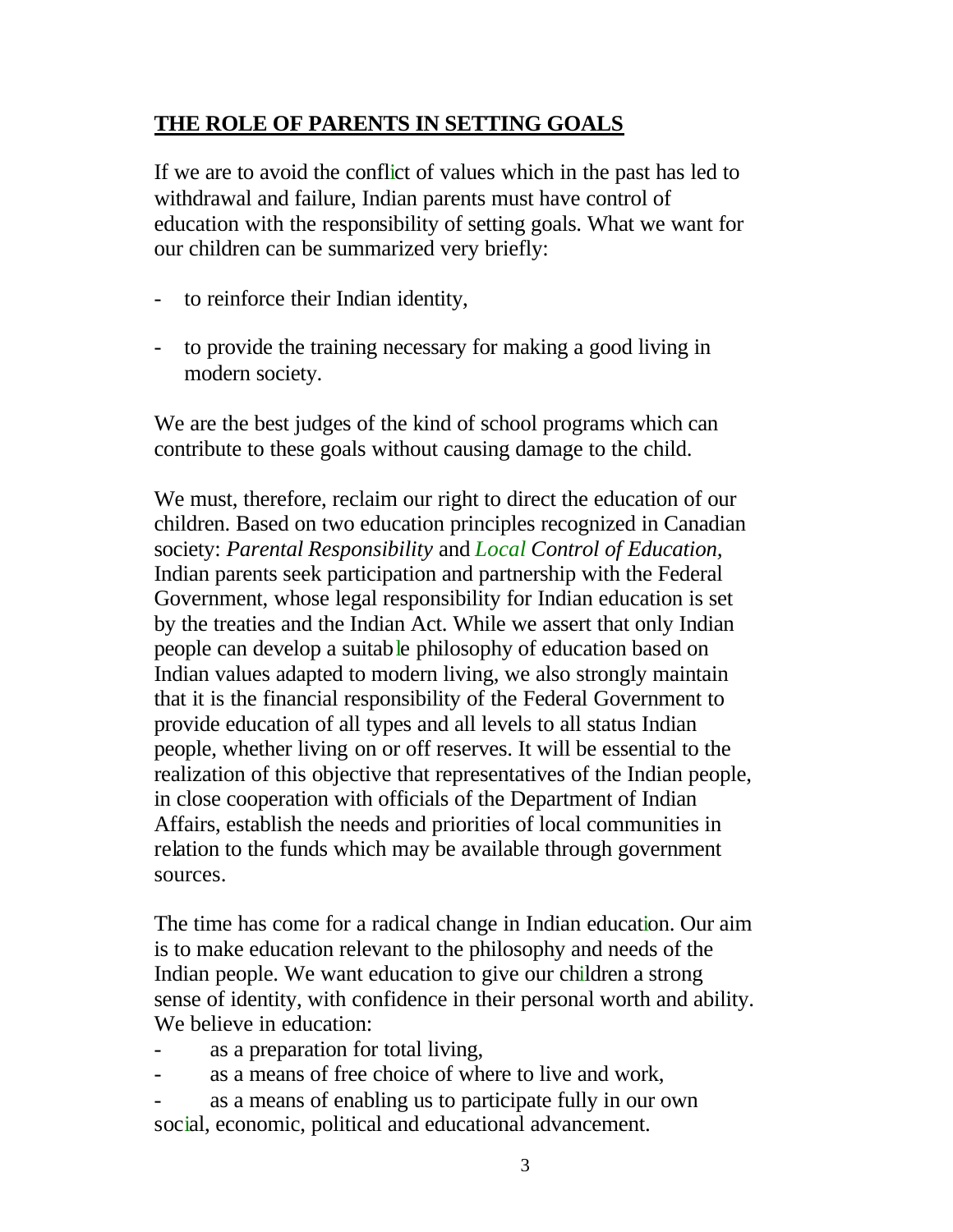We do not regard the educational process as an "either-or" operation. We must have the freedom to choose among many options and alternatives. Decisions on specific issues can be made only in the context of local control of education. We uphold the right of the Indian Bands to make these specific decisions and to exercise their full responsibility in providing the best possible education for our children.

Our concern for education is directed to four areas which require attention and improvement: i.e., responsibility, programs, teachers and facilities. The following pages will offer in an objective way, the general principles and guidelines which can be applied to specific problems in these areas.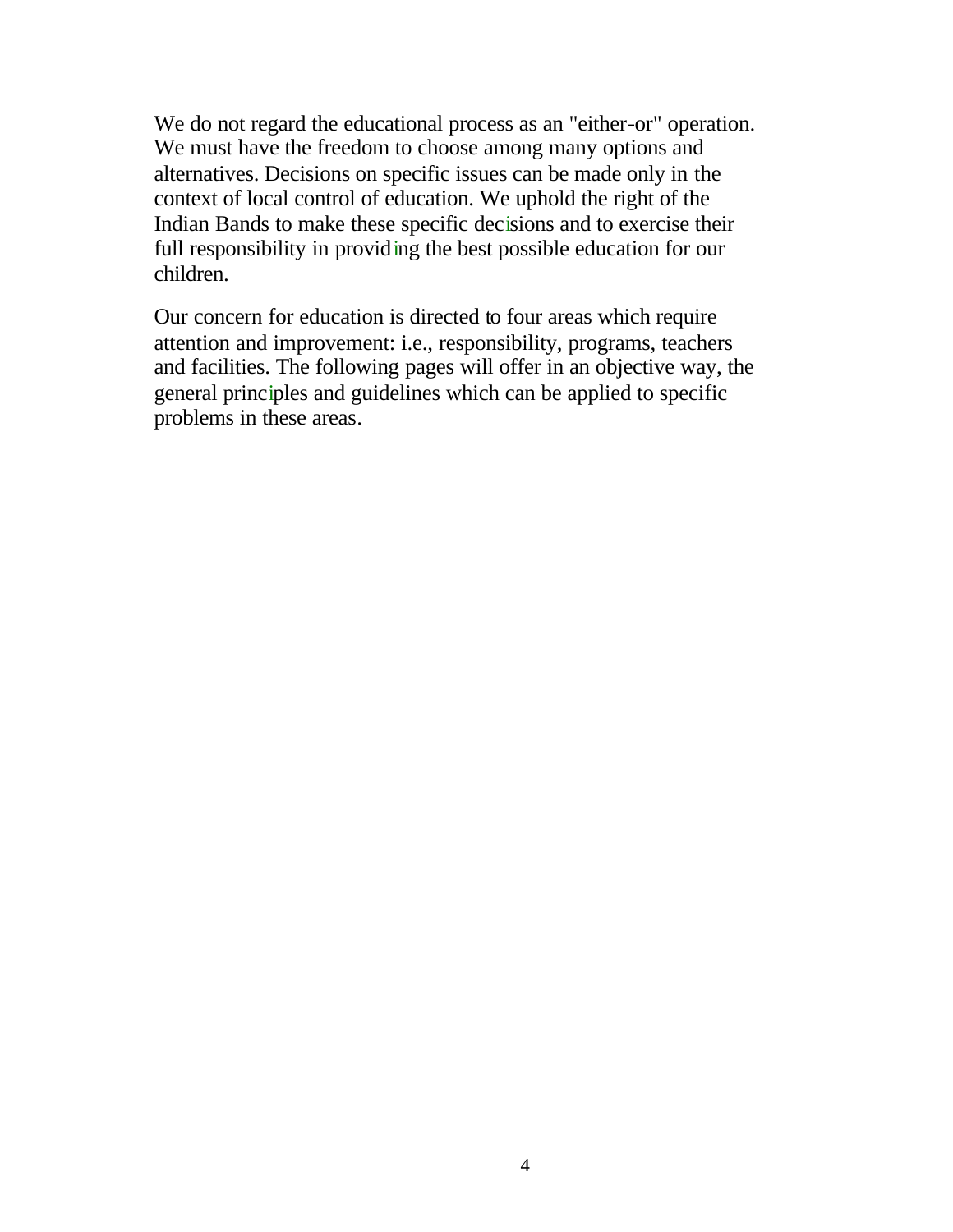# **RESPONSIBILITY**

# JURISDICTIONAL QUESTION OF RESPONSIBILITY FOR INDIAN EDUCATION

The Federal Government has legal responsibility for Indian education as defined by the treaties and the Indian Act. Any transfer of jurisdiction for Indian education can only be from the Federal Government to Indian Bands. Whatever responsibility belongs to the Provinces or Territories is derived from the contracts for educational services negotiated between Band Councils, provincial or territorial school jurisdictions, and the Federal Government.

Parties in future joint agreements will be:

- (1) Indian Bands,
- (2) Provincial/territorial school jurisdictions,
- (3) the Federal Government.

These contracts must recognize the right of Indians to a free education, funded by the Government of Canada.

The Indian people concerned, together with officials of the Department of Indian Affairs, must review all existing agreements for the purpose of making specific recommendations for their revision, termination or continuance.

In addition to the usual school services provided under joint agreements, attention must be given to local needs for teacher orientation, day nurseries, remedial courses, tutoring, Indian guidance counsellors, etc.

Where Bands want to form a school district under the Federal system, necessary provision should be made in order that it has the recognition of provincial/territorial education authorities.

Master agreements between federal and provincial/territorial governments violate the principle of Local Control and Parental Responsibility if these agreements are made without consulting and involving the Indian parents whose children are affected. Since these children are often from many widely separated bands, it may be necessary to provide for Indian participation through the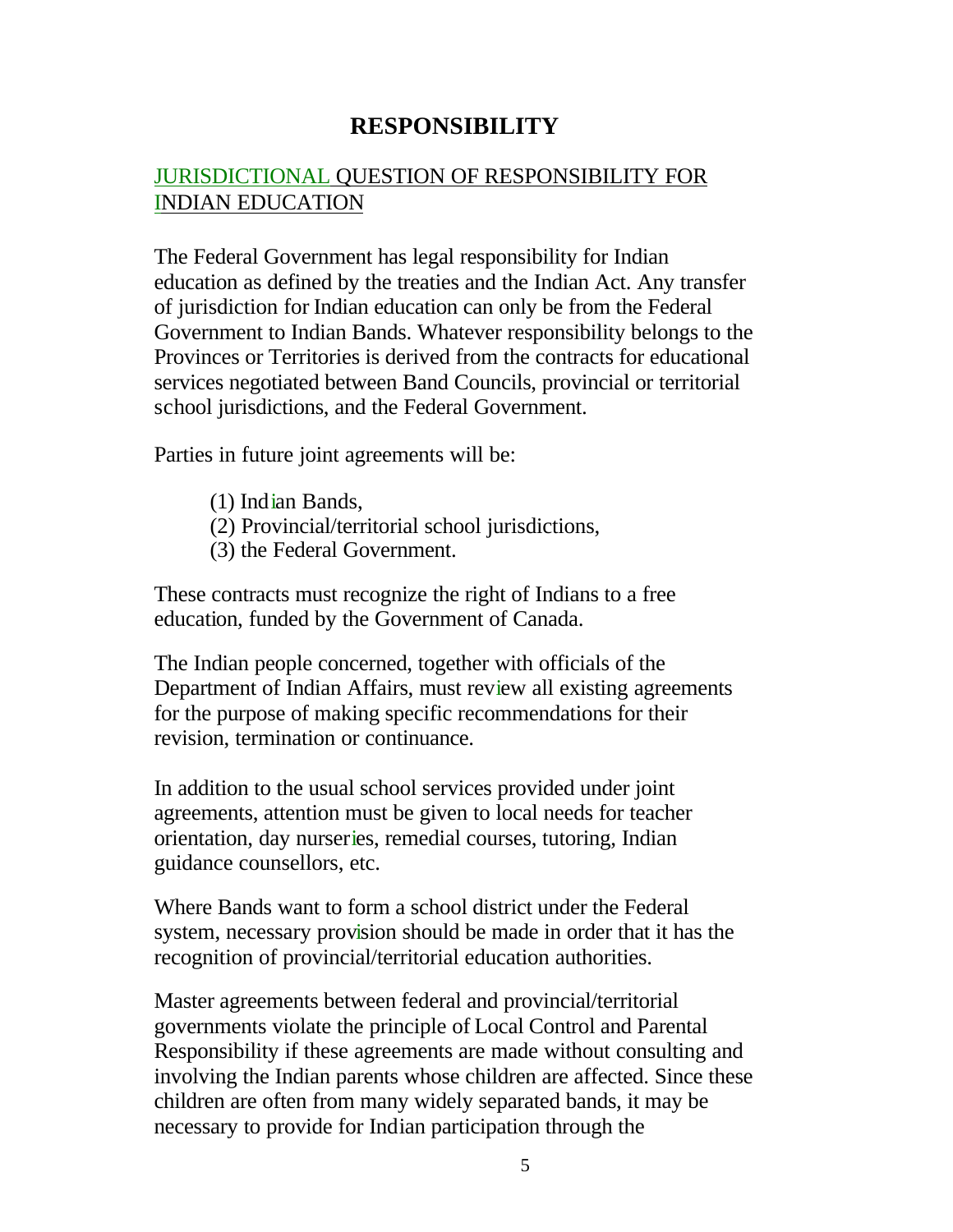provincial/territorial Indian associations. In every case, however, parental responsibility must be respected and the local Band will maintain the right to review and approve the conditions of the agreement.

# **LOCAL CONTROL**

The past practice of using the school committee as an advisory body with limited influence, in restricted areas of the school program, must give way to an education authority with the control of funds and consequent authority which are necessary for an effective decision-making body. The Federal Government must take the required steps to transfer to local Bands the authority and the funds which are allotted for Indian education.

The Band itself will determine the relationship which should exist between the Band Council and the School Committee: or more properly, the Band Education Authority. The respective roles of the Band Council and the Education Authority will have to be clearly defined by the Band, with terms of reference to ensure the closest co-operation so that local control will become a reality.

The local Education Authority would be responsible for:

- budgeting, spending and establishing priorities
- determining the types of school facilities required to meet local needs: e.g. day school, residence, group home, nursery, kindergarten, high school;
- directing staff hiring and curriculum development with special concern for Indian languages and culture;
- administering the physical plant;
- developing adult education and upgrading courses;
- negotiating agreements with provincial/territorial or separate school jurisdictions for the kind of services necessary for local requirements;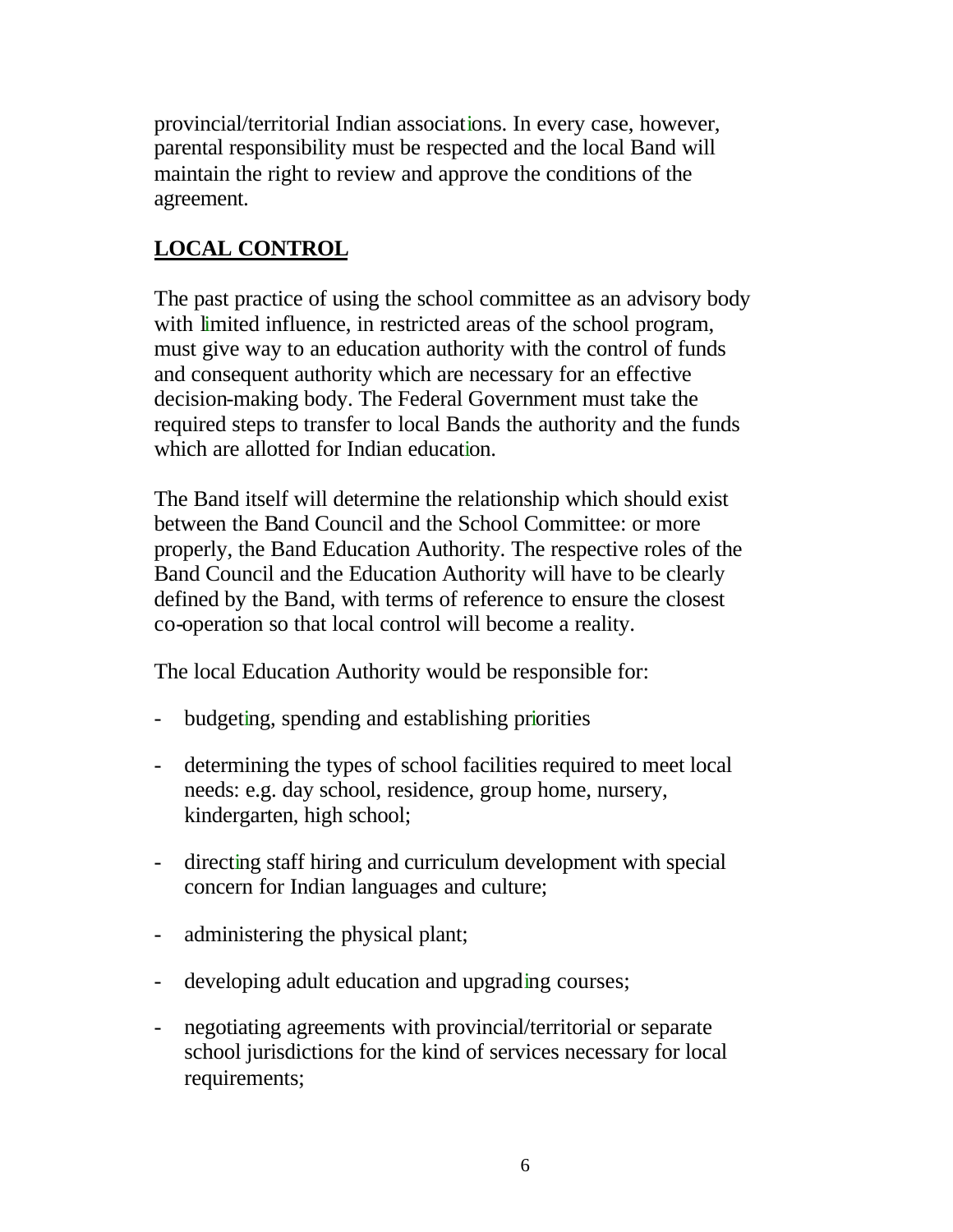- co-operation and evaluation of education programs both on and off the reserve;
- providing counselling services.

Training must be made available to those reserves desiring local control of education. This training must include every aspect of educational administration. It is important that Bands moving towards local control have the opportunity to prepare themselves for the move. Once the parents have control of a local school, continuing guidance during the operational phase is equally important and necessary.

# **REPRESENTATION ON PROVINCIAL/TERRITORIAL SCHOOL BOARDS**

There must be adequate Indian representation on school boards which have Indian pupils attending schools in their district or division. If integration for Indians is to have any positive meaning, it must be related to the opportunity for parental participation in the educational decision-making process.

Recalling that over 60% of Indian children are enrolled in provincial/ territorial schools, there is urgent need to provide for proper representation on all school boards. Since this issue must be resolved by legislation, all Provinces/Territories should pass effective laws which will insure Indian representation on all school boards in proportion to the number of children attending provincial/territorial schools, with provision for at least one Indian representative in places where the enrollment is minimal. Laws already on the books are not always effective and should be reexamined. Neither is permissive legislation enough, nor legislation which has conditions attached.

A Band Education Authority which is recognized as the responsible bargaining agent with financial control of education funds, will be in a strong position to negotiate for proper representation on a school board which is providing educational services to the Indian community.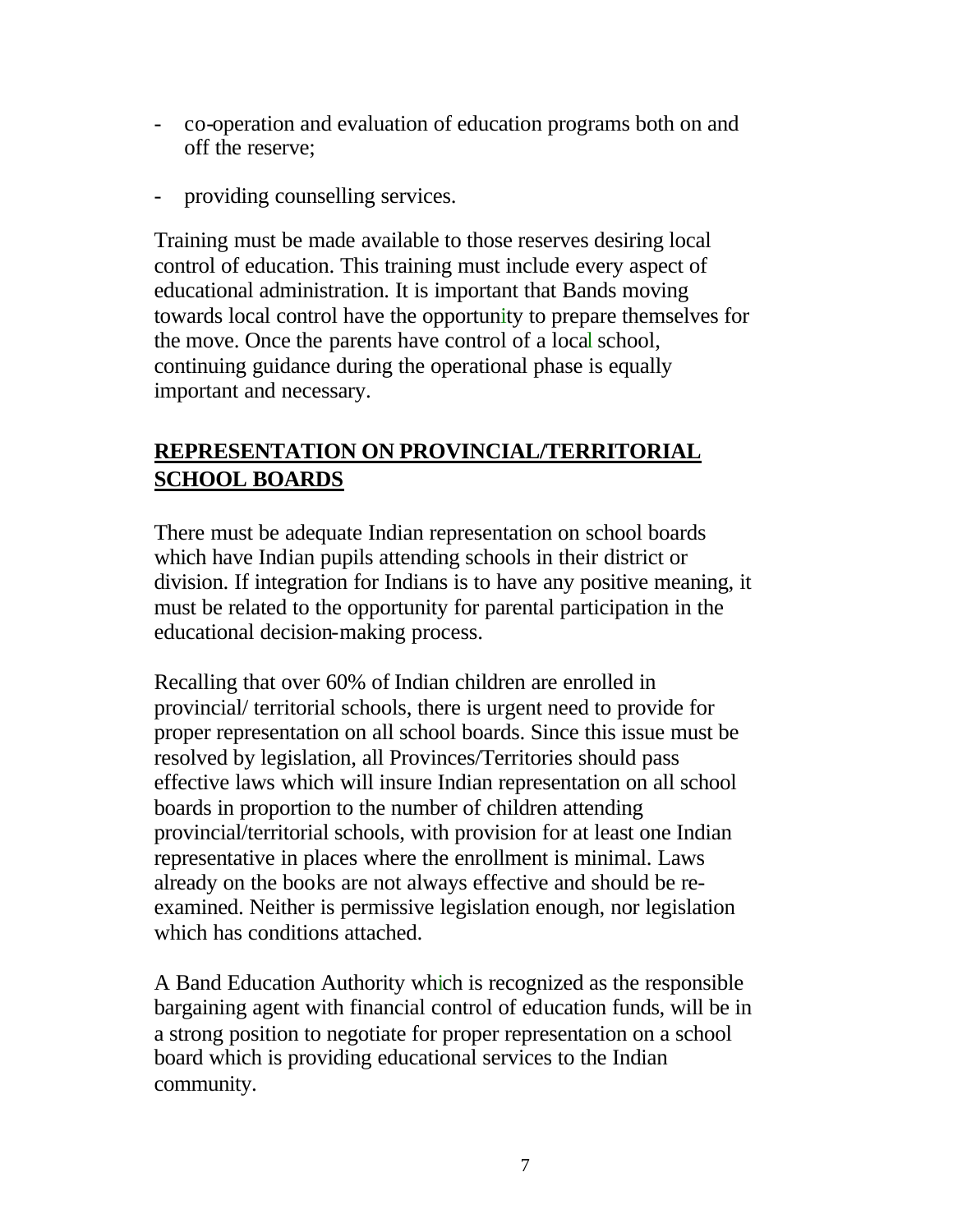There is an urgent need for laws which will make possible RESPONSIBLE REPRESENTATION AND FULL PARTICIPATION by all parents of children attending provincial/territorial schools.

Indian organizations and the Federal Government should do whatever is necessary to conduct an effective public relations program for the purpose of explaining their role and that of the local Band Education Authorities to Ministers of Education, to Department of Education officials and to school board members.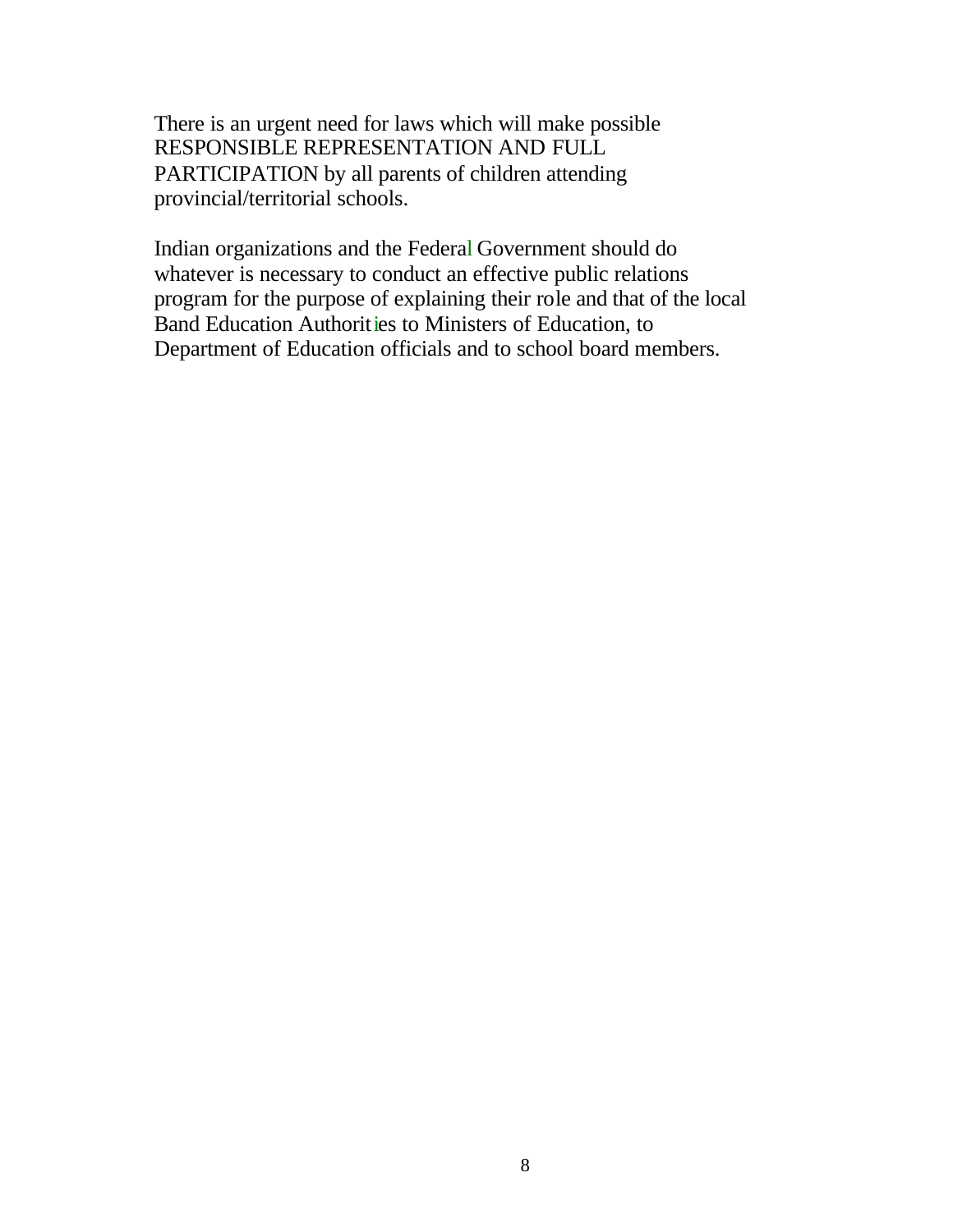# **PROGRAMS**

#### **CURRICULUM AND INDIAN VALUES**

Unless a child learns about the forces which shape him: the history of his people, their values and customs, their language, he will never really know himself or his potential as a human being. Indian culture and values have a unique place in the history of mankind. The Indian child who learns about his heritage will be proud of it. The lessons he learns in school, his whole school experience, should reinforce and contribute to the image he has of himself as an Indian.

The present school system is culturally alien to native students. Where the Indian contribution is not entirely ignored, it is often cast in an unfavorable light. School curricula in federal and provincial/territorial schools should recognize Indian culture, values, customs, languages and the Indian contribution to Canadian development. Courses in Indian history and culture should promote pride in the Indian child, and respect in the non-Indian student.

A curriculum is not an archaic, inert vehicle for transmitting knowledge. It is a precise instrument which can and should be shaped to exact specifications for a particular purpose. It can be changed and it can be improved. Using curriculum as a means to achieve their educational goals, Indian parents want to develop a program which will maintain balance and relevancy between academic/skill subjects and Indian cultural subjects.

To develop an Indian oriented curriculum for schools which enroll native children, there must be full scale co-operation between federal, provincial/territorial and Indian education people:

(1) In the federal Indian school system, funds must be made available for Indian people to work with professional curriculum planners. Together they will work out and test ideas for a relevant curriculum, utilizing the best from both cultures.

(2) In the provincial/territorial school system, this same kind of curriculum development must be pursued by the Department of Education with the involvement of the Indian people and the support of federal and provincial/ territorial funding.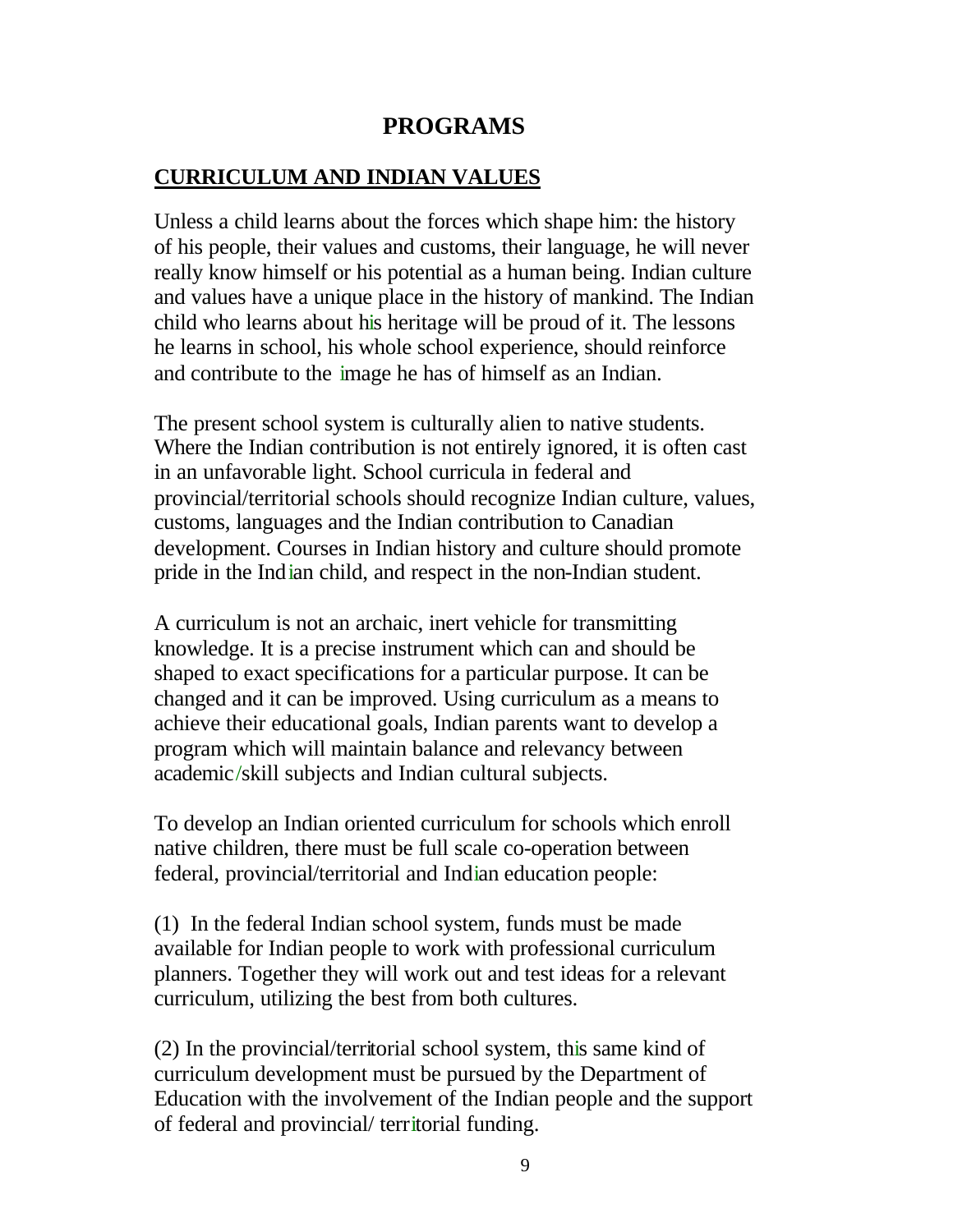Some other measures for improving the quality of instruction for all students, both Indian and non-Indian, are recommended to provincial/ territorial and private school systems:

(a) appointment of native people to the curriculum staff for the purpose of supervising the production and distribution of Indian oriented curriculum materials for provincial/territorial schools, complete with the man-power and other resources to accomplish this task;

(b) removal of textbooks or other teaching materials which are negative, biased or inaccurate in what concerns Indian history and culture;

(c) augmenting Indian content in curriculum to include Indian contributions to Canadian life through supplementary courses in: economics, science, medicine, agriculture, geography, etc., as well as special courses in Indian culture, music, art, dance, handicraft, language;

(d) co-operating with Indian people in developing Indian studies programs at all levels;

(e) eliminating the use of I.Q. and standardized tests for Indian children. It has been shown that these tests do not truly reflect the intelligence of children belonging to minority, ethnic or other cultural backgrounds.

Textbooks are needed which emphasize the importance of the Indian's role in Canadian history. Material for reading classes must be developed: material which is relevant to the experience of the Indian child living in isolated or northern areas. Federal and provincial/ territorial governments must be ready to respond to the native people and support their legitimate wishes for improved texts. Indian people should be commissioned to work with historians and educators for the development of proper textbook material.

All Indian people, young and old alike, must be given a wide variety of educational opportunities. Specific problems in many Indian communities must be met by improved education. Much needed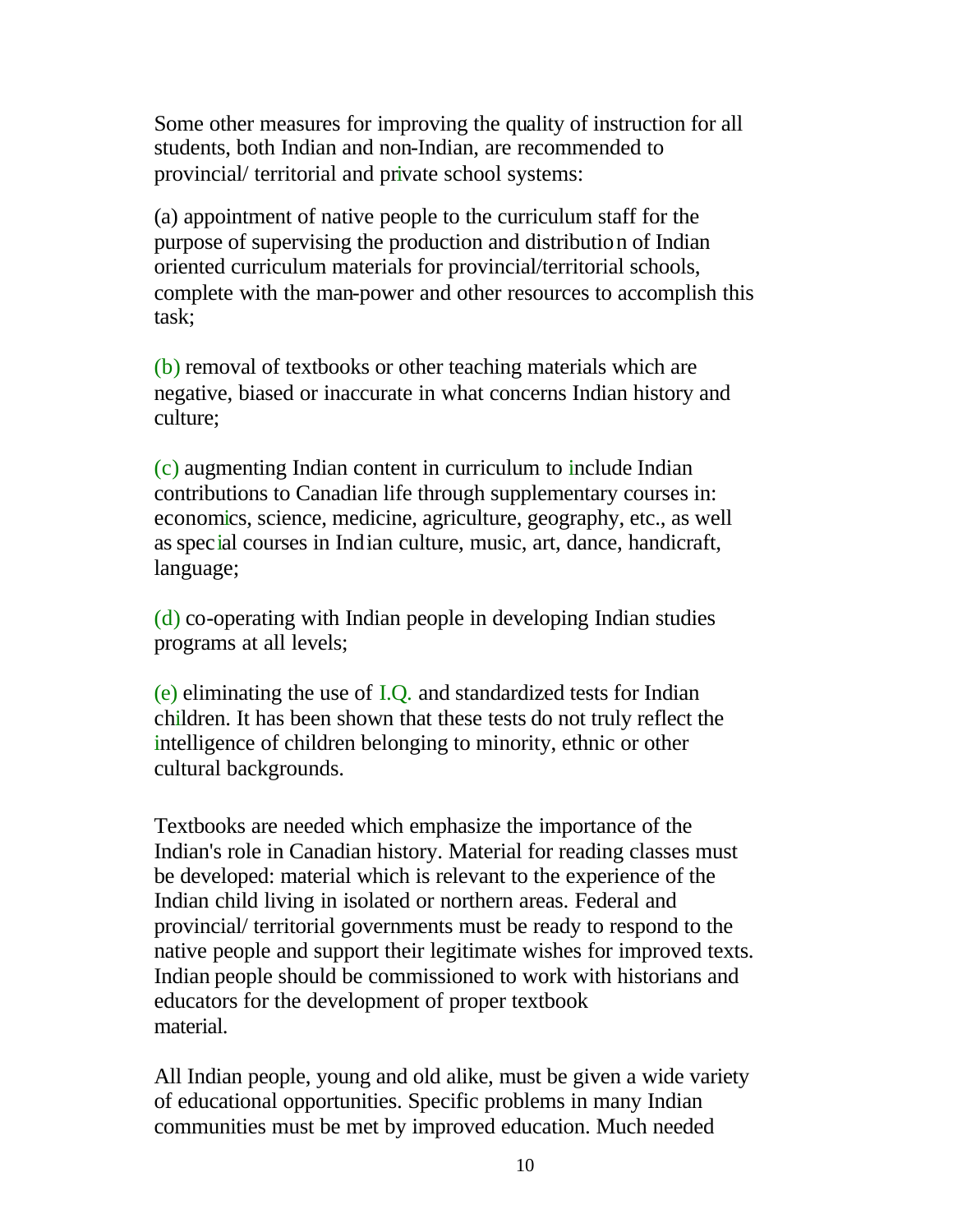programs include: nursery and kindergarten education, junior and senior high school opportunity, vocational training, adult education, post-secondary education, and alcohol and drug abuse education.

#### Nursery Schools and Kindergartens

Financial support for nursery schools and kindergartens should be the special concern of governments. These programs should be designated as priority programs in every respect.

Many communities will view this **pre-school** experience as an opportunity for the children to learn the second language in which school subjects will be taught. Other communities will emphasize cultural content, for the purpose of reinforcing the child's image of himself as an Indian. This is the decision of the local parents and they alone are responsible for decisions on location, operation, curriculum and teacher hiring.

## **Junior and Senior High Schools**

In places where junior and senior high school classes once operated, the children have been transferred to provincial/territorial schools. Alarmed by the increasing number of teenagers who are dropping out of school, Indian parents are looking for alternatives to the high school education which their children are now receiving in provincial/ territorial schools. If Indian parents had control of high school education, they could combat conditions which cause failures by:

- adopting clearly defined educational objectives compatible with Indian values;
- providing a relevant educational program;
- making education a total experience: recognizing Indian language, life and customs, inviting the participation of Indian parents in shaping the program;
- providing more counselling by Indians for Indians.

The needs of children and the desire of parents would indicate that in some areas high schools and/or vocational schools should be established on certain reserves to serve students of surrounding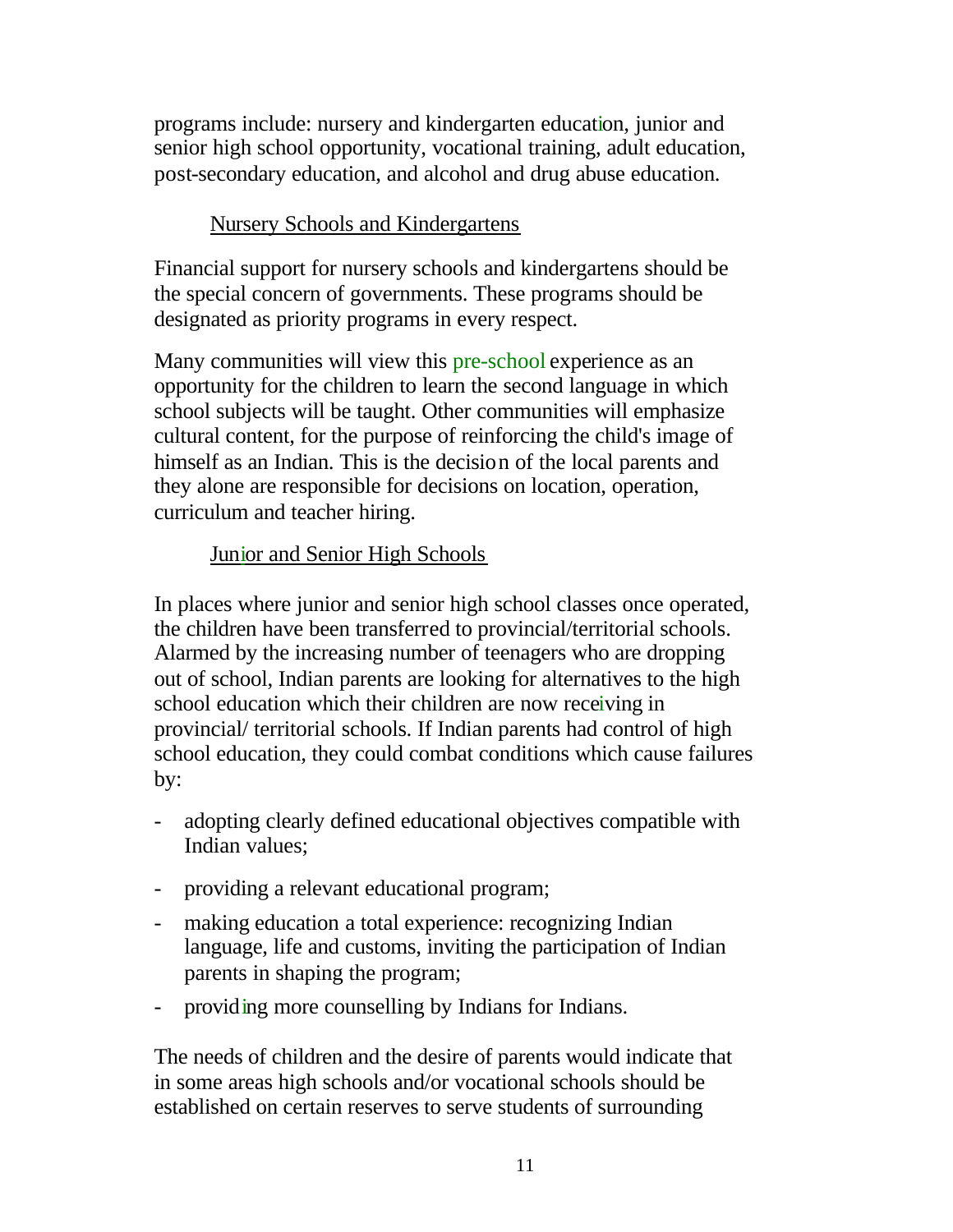communities. These schools would be operated and maintained by a representative Education Authority.

Serious planning must be directed to developing flexible, realistic and relevant high school programs to meet the specific needs of Indian students who have dropped out and desire to resume their high school studies.

## Vocational Training

A new approach to qualifications for many jobs is needed, as well as a change in academic/vocational courses to meet new requirements. In many cases where these jobs are within the Indian community, job specifications should be set by the Indian people, and the training itself should be supervised by the local Education Authority, which is established and/or recognized by the Band or Bands involved.

Some of these positions might include teachers, counselors, social workers, probation officers, parole officers, community development workers. On a wider scale, responsible efforts must be made to encourage business and industry to open up jobs for Indian people. Job training should correspond to job opportunity and the economic reality.

The local Band Education Authority should be in a position to deal directly with Canada Manpower and other training institutions. When necessary, several Education Authorities might join together to plan programs for a particular region.

## Adult Education

Adult education programs, properly conducted can be a means for many Indians to find economic security and self-fulfillment.

If the native language is spoken in the community, then native instructors should be trained and employed to teach these adult courses. Grade advancement classes should be offered on and off the reserves, as well as basic literacy courses for those desiring to speak, read and write English. Basic oral English programs are also needed. Other adult programs which should be provided as the need demands, might include: business management, consumer-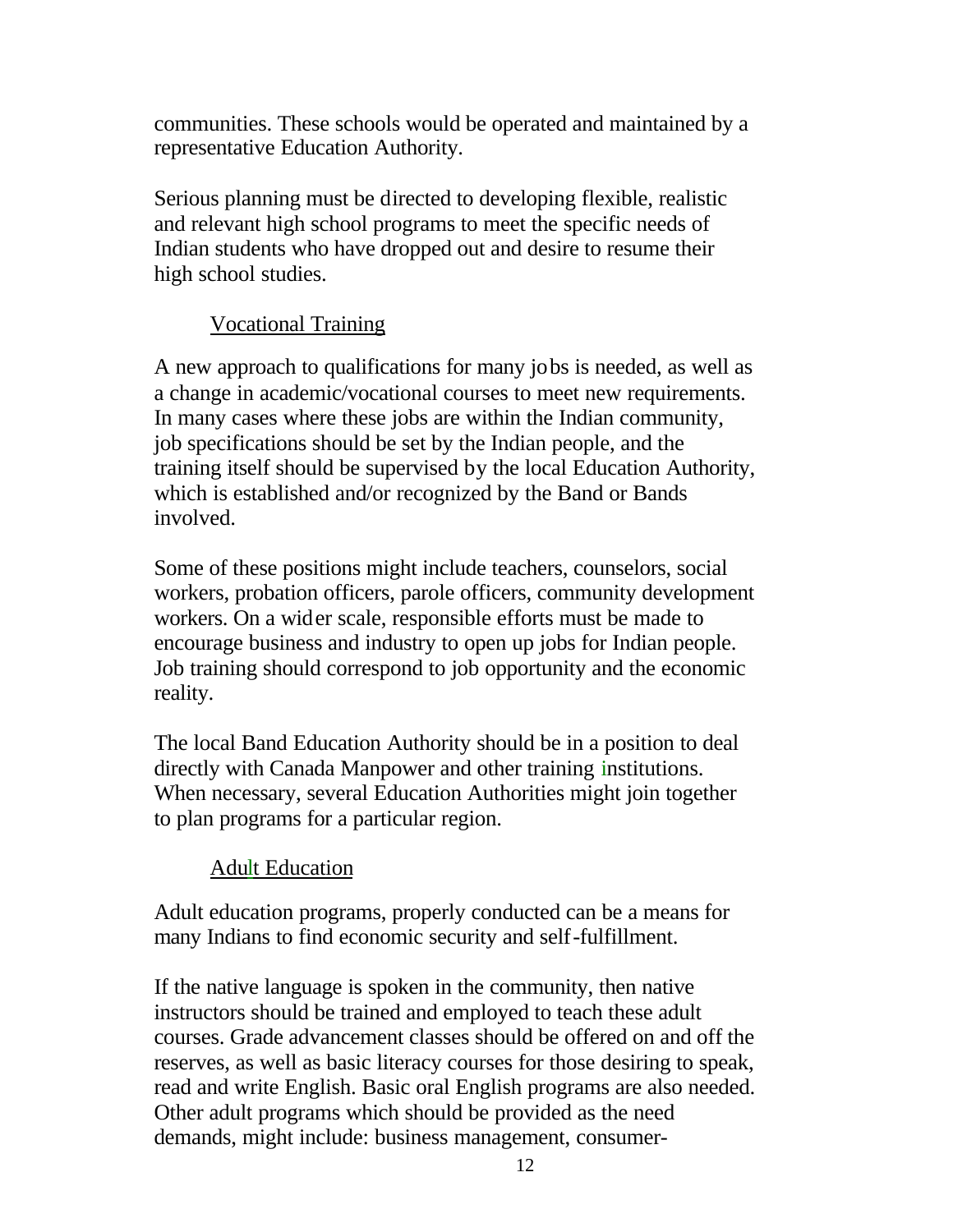education, leadership training, administration, human relations, family education, health, budgeting, cooking, sewing, crafts, Indian art and culture, etc.

These programs should be carried out under the control and direction of the Band Education Authority, on a short term or continuing basis, according to the local needs.

#### Post-Secondary Education

Considering the great need there is for professional people in Indian communities, every effort should be made to encourage and assist Indian students to succeed in post-secondary studies.

Encouragement should take the form of recruiting programs directed to providing information to students desiring to enter professions such as: nursing, teaching, counseling, law, medicine, engineering, etc. Entrance requirements, pre-university programs, counselling and tutoring services, course requirements, are some factors which influence how far a student can progress. He would be further encouraged if the Indian language is recognized for the second language requirement and a native studies program has a respected place in the curriculum.

Considering the tremendous educational disadvantages of Indian people, present rigid entrance requirements to universities, colleges, etc., must be adjusted to allow for entrance on the basis of ability, aptitude, intelligence, diligence and maturity.

Assistance should take the form of generous federal financial support eliminating the difficulty and uncertainty which now accompanies a student's decision to continue on for higher education. Indian students should be able to attend any recognized educational institution of their choice. Those who have the motivation and talent to do post-graduate studies, should receive total financial assistance. Since it will be many years before the number of candidates for professional training exceeds the demand for trained professionals, each request for financial assistance to do post-secondary or post-graduate studies should be judged on its own merits, and not by general administrative directives. Indian people should seek representation on the governing bodies of institutions of higher learning. This includes university senates and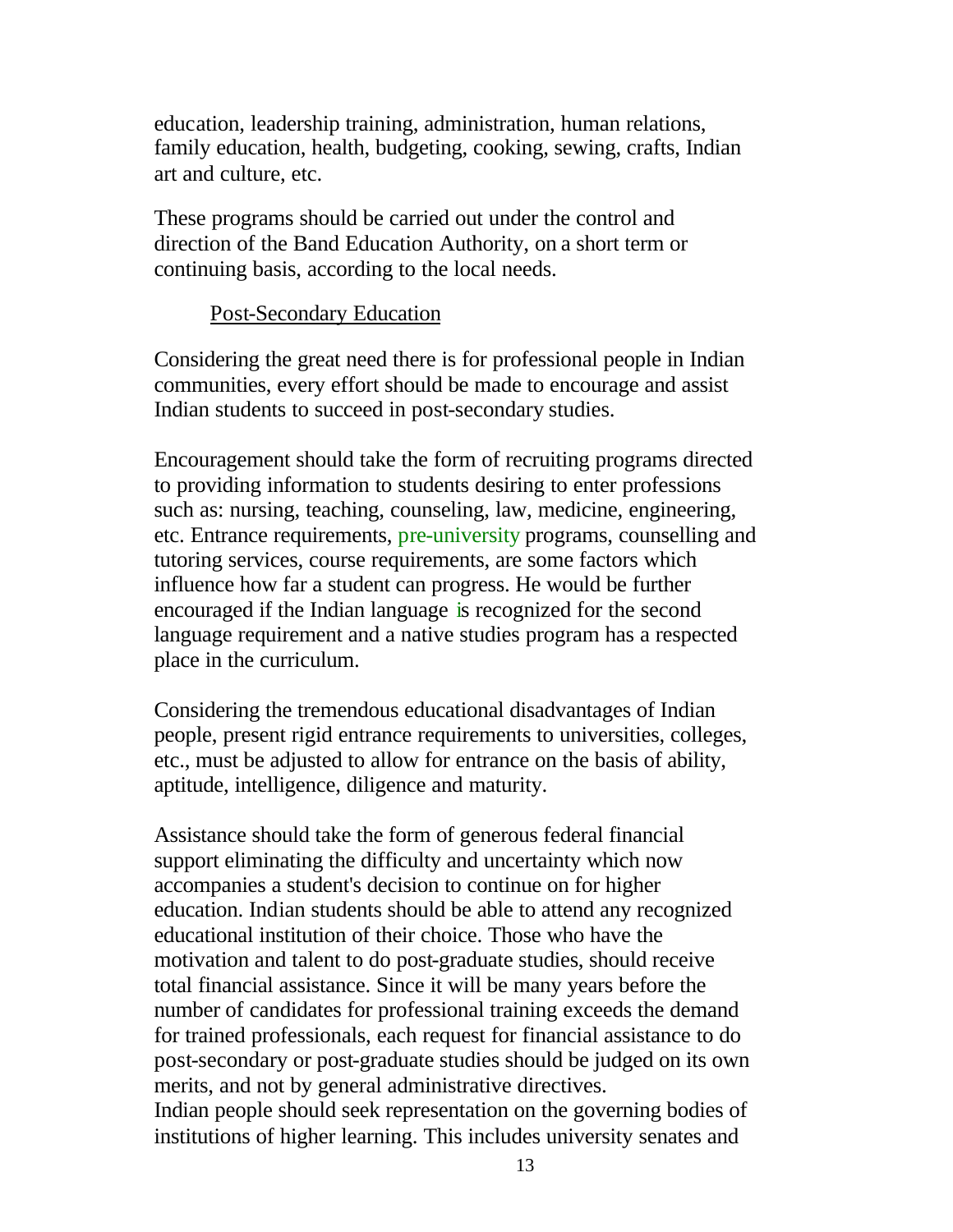boards of governors, as well as the governing councils of colleges, community colleges and technical schools.

# Alcohol and Drug Education

There is immediate need for educational programs of a preventative and rehabilitative nature, designed and operated by Indians to meet the threat of alcohol and drug addiction which plagues both young and old alike. Whatever funds and means are necessary to operate these programs should be made available at the earliest possible date.

Some recommendations proposed by Indian provincial/territorial organizations for implementing these programs are:

a) Training native people as social animators to initiate programs of group dynamics at the community level. In this way there would be community participation in decision-making which affects the community. Through the acquisition of knowledge about problems and services, combined with reality-oriented group discussions leading to community action, the solution of the socio-medical ills can be placed in the context of the community.

b) Governments, federal and provincial/territorial, should encourage special seminars and study groups for teachers, parents and students, as well as make available the best audio-visual aids, in order to bring those concerned up to date on all that can be done to combat addiction.

c) These programs should be directed not only to the victims of addiction but also to the communities, professions and institutions that necessarily become involved in the circle of human relationships which are affected by addiction.

# **LANGUAGE OF INSTRUCTION**

Language is the outward expression of an accumulation of learning and experience shared by a group of people over centuries of development. It is not simply a vocal symbol; it is a dynamic force which shapes the way a man looks at the world, his thinking about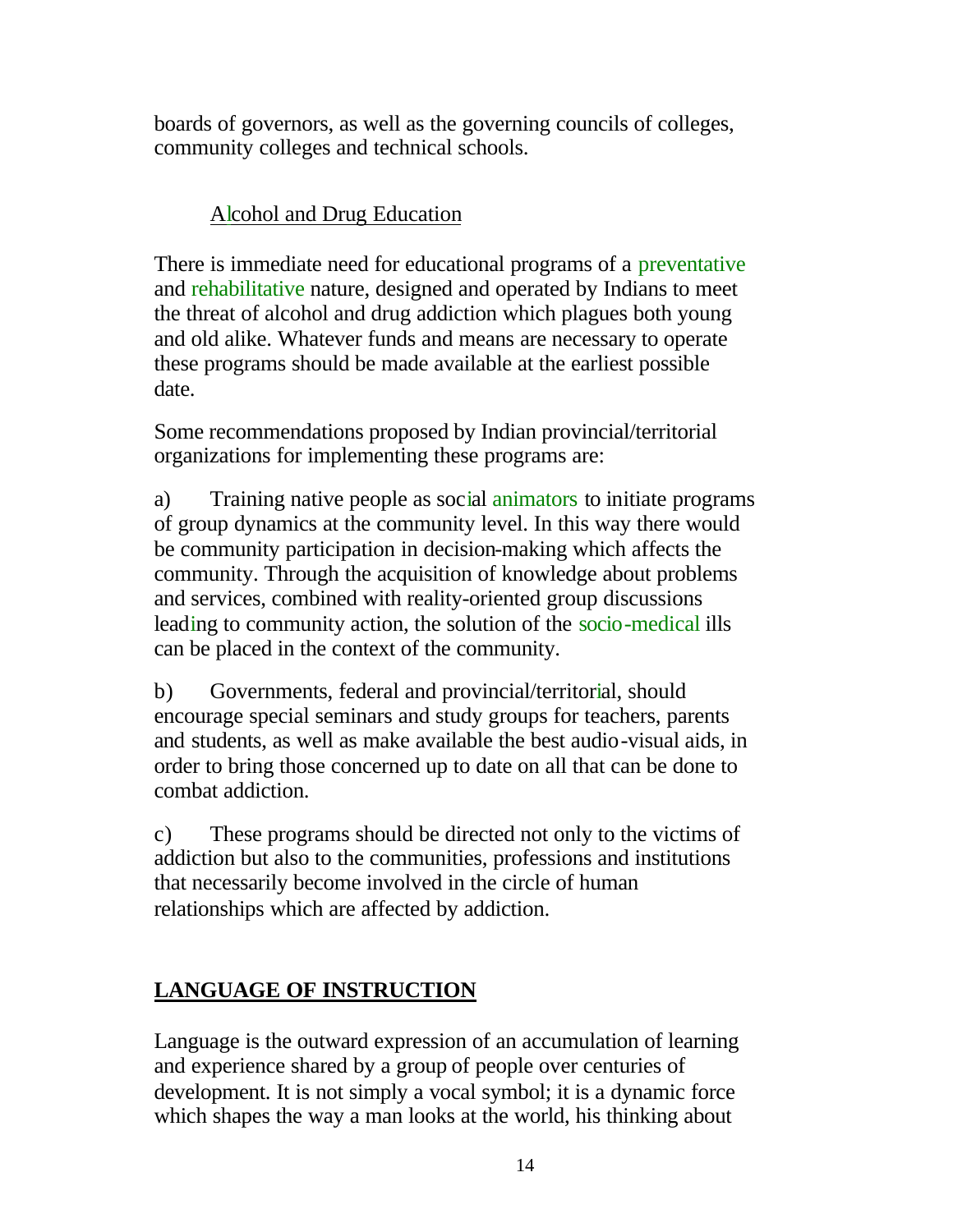the world and his philosophy of life. Knowing his maternal language helps a man to know himself; being proud of his language helps a man to be proud of himself.

The Indian people are expressing growing concern that the native languages are being lost; that the younger generations can no longer speak or understand their mother tongue. If the Indian identity is to be preserved, steps must be taken to reverse this trend.

While much can be done by parents in the home and by the community on the reserve to foster facility in speaking and understanding, there is a great need for formal instruction in the language. There are two aspects to this language instruction:

- (1) teaching in the native language, and
- (2) teaching the native language.

It is generally accepted that pre-school and primary school classes should be taught in the language of the community. Transition to English or French as a second language should be introduced only after the child has a strong grasp of his own language. The time schedule for this language program has been determined to be from four to five years duration. Following this time span, adjustment and adaptation to other languages and unfamiliar cultural milieu are greatly enhanced.

The need for teachers who are fluent in the local language is dramatically underlined by this concern for the preservation of Indian identity through language instruction. Realization of this goal can be achieved in several ways:

- have teacher-aides specialize in Indian languages,
- have local language-resource aides to assist professional teachers,
- waive rigid teaching requirements to enable Indian people who are fluent in Indian languages, to become full-fledged teachers.

Funds and personnel are needed to develop language programs which will identify the structures of the language: i.e., syntax, grammar, morphology, vocabulary. This is essential, not only to preserve the language, but to encourage its use in literary expression.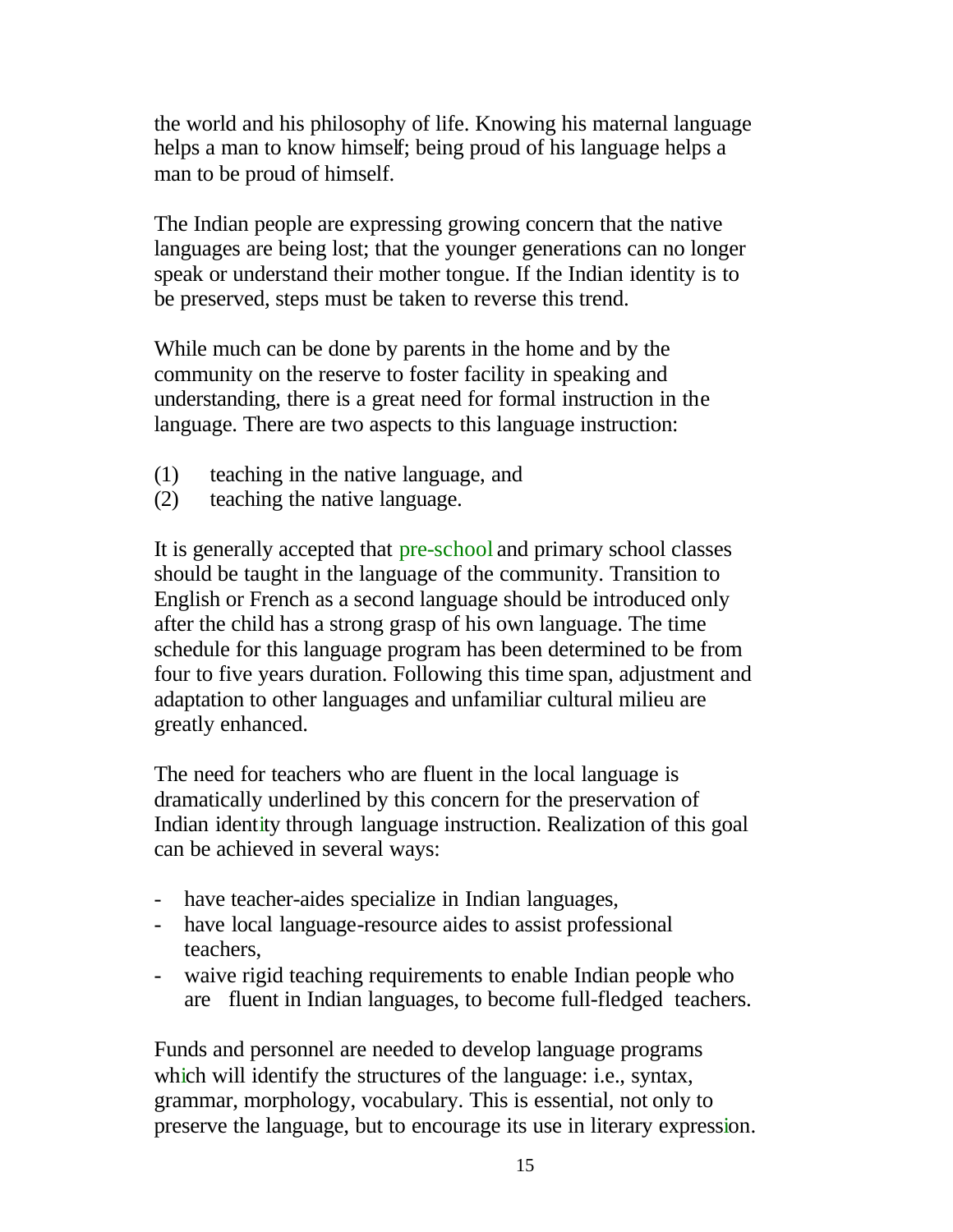Serious studies are needed to adapt traditional oral languages to written forms for instructional and literary purposes.

In places where it is not feasible to have full instruction in the native language, school authorities should provide that Indian children and others wishing it, will have formal instruction in the local native language as part of the curriculum and with full academic credit.

While governments are reluctant to invest in any but the two official languages, funds given for studies in native languages and for the development of teaching tools and instructional materials will have both short and long term benefits.

# **CULTURAL EDUCATION CENTRES**

The purpose of a Cultural Education Center is to provide for the personal development necessary for social and economic achievement in today's society. This personal development is achieved when an individual knows himself fully: his personal identity, dignity and potential. The Cultural Education Center will promote this through studies of Indian history, culture, language and values.

By learning ways to apply traditional beliefs, values and skills to survival .in modern society, and by learning modern skills and behaviors needed to participate in the benefits of economic and social development, the Indian will gain self-confidence and independence. The Cultural Education Center will be designed to meet these needs and to make up for deficiencies in other educational programs.

Considering the vital role that these Centers could play in cultural, social and economic development, it is imperative that all decisions concerning their evolution (goals, structure, location, operation, etc.) be the sole prerogative of the Indian people.

Funds for these Centers should be available with a minimum of regulations. These latter should be the result of discussion and agreement between the Government and the Indian people.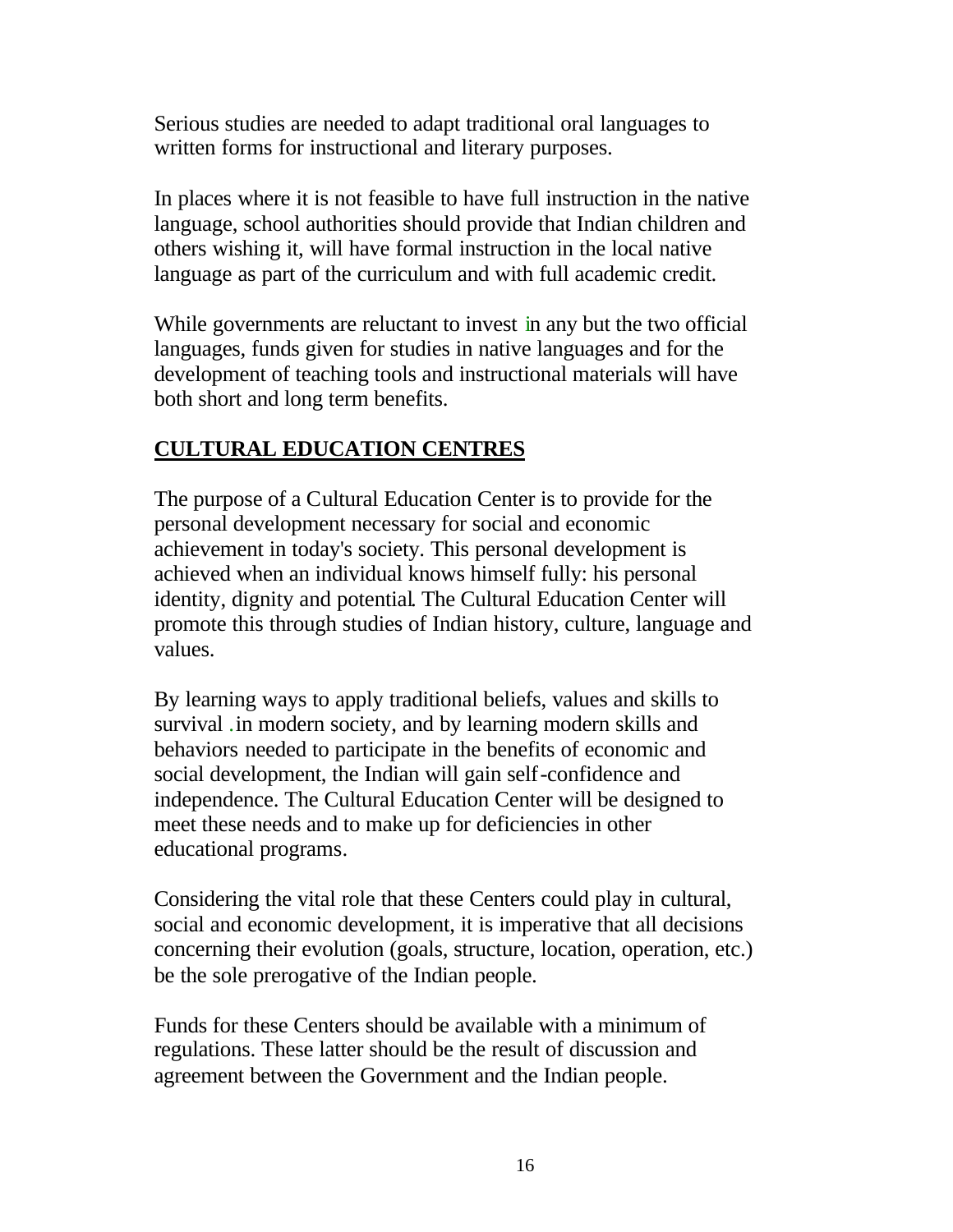The Indian people will welcome the participation of other Departments of Government, of provincial/territorial or local governments, of business or industry, of churches or foundations in securing sufficient and continuing funds for the Cultural Education Centers.

These Centers must be Indian controlled and operated, in view of the fact that they are established for Indian purposes and use.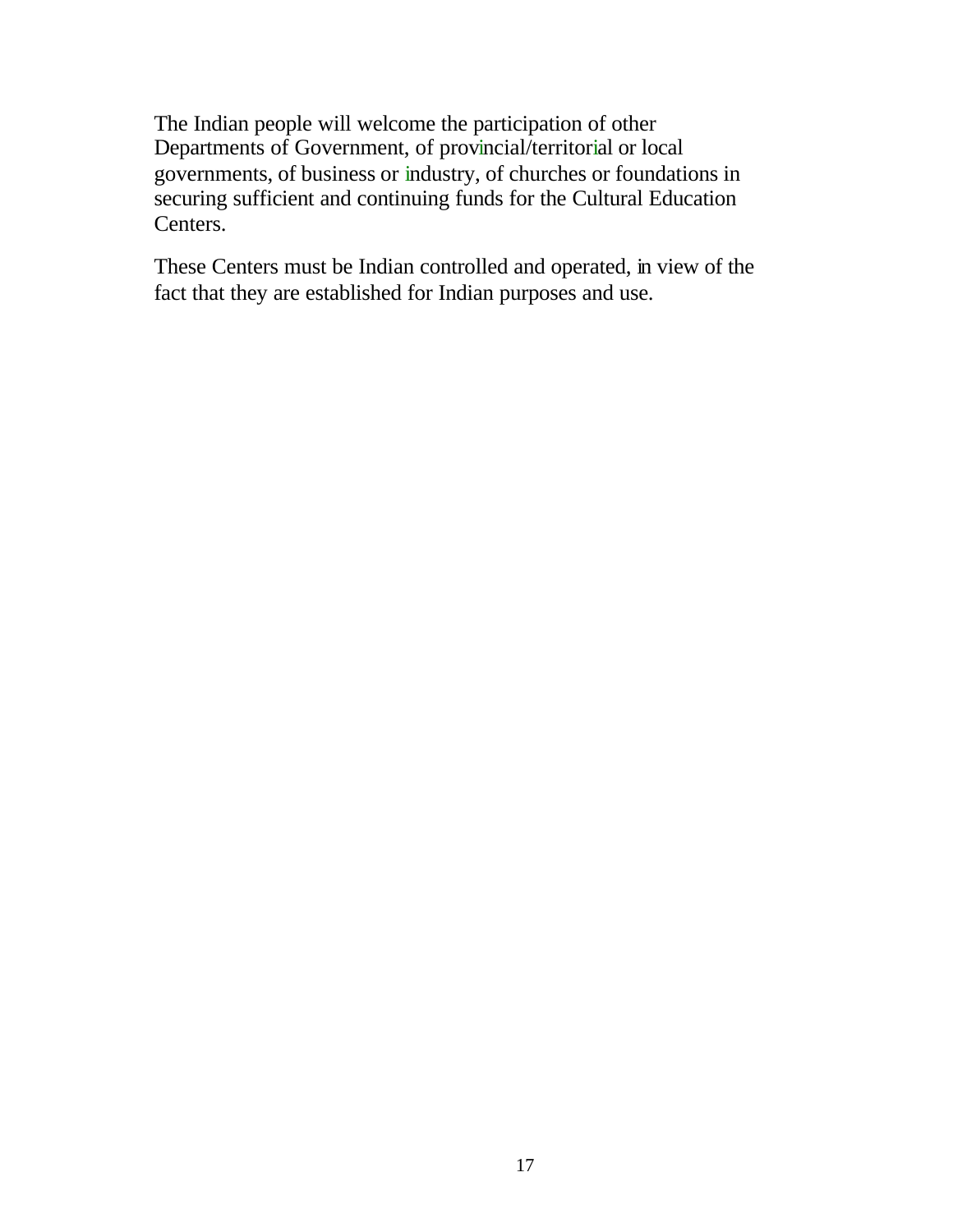# **TEACHERS**

#### **TRAINING PROGRAMS FOR TEACHERS AND COUNSELLORS**

If progress is going to be made in improving educational opportunity for native children, it is basic that teacher and counsellor training programs be redesigned to meet the needs. The need for native teachers and counselors is critical and urgent; the need for specially trained non-Indian teachers and counselors is also very great.

#### Native Teachers and Counselors

It is evident that the Federal Government must take the initiative in providing opportunities for Indian people to train as teachers and counsellors. Efforts in this direction require experimental approaches and flexible structures to accommodate the native person who has talent and interest, but lacks minimum academic qualifications. Provincial/territorial involvement is also needed in this venture to introduce special teacher and counselor training programs which will allow native people to advance their academic standing at the same time as they are receiving professional training. Because of the importance to the Indian community, these training programs must be developed in collaboration with the Indian people and their representatives in the national and provincial/territorial organizations. The organizations have a major role to play in evolving and implementing the training programs and in encouraging native young people to enter the education field.

Native teachers and counselors who have an intimate understanding of Indian traditions, psychology, way of life and language, are best able to create the learning environment suited to the habits and interests of the Indian child.

There is urgent need for more Indian counselors to work with students both on and off the reserves. If the need is to be met, many more training centers must be opened immediately. The few which are now operating can never supply enough trained counsellors for the job that has to be done.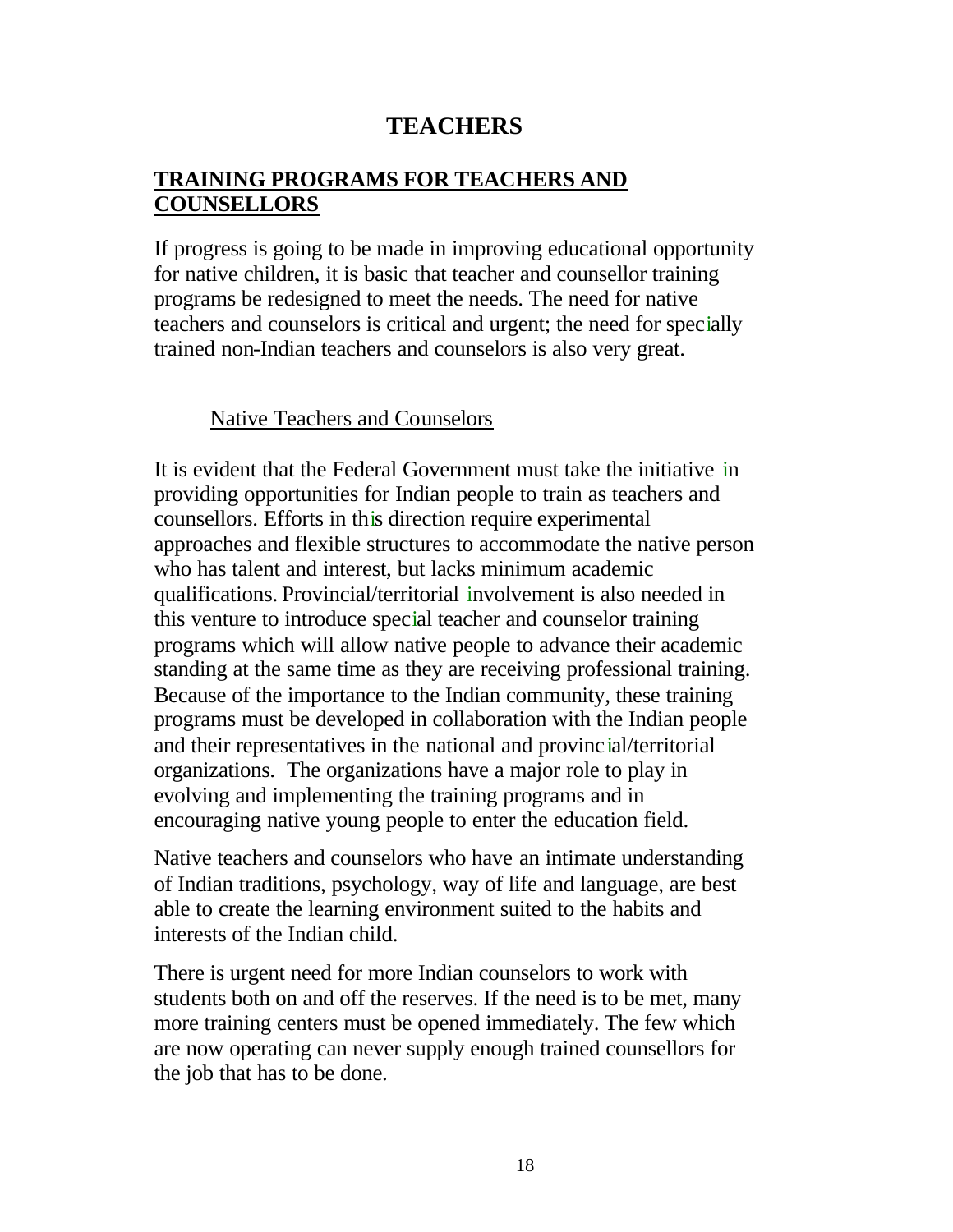#### Non-Indian Teachers and Counselors

The training of non-Indian teachers for teaching native children, either in federal or provincial/territorial schools, is a matter of grave concern to the Indian people. The role which teachers play in determining the success or failure of many young Indians is a force to be reckoned with. In most cases, the teacher is simply not prepared to understand or cope with cultural differences. Both the child and the teacher are forced into intolerable positions.

The training of non-Indian counselors who work with Indian children in either the federal or provincial/territorial systems, is also of grave concern to Indian parents. Counselors must have a thorough understanding of the values and cultural relevancies which shape the young Indian's self-identity. In order to cope with another cultural group the self-image of the child must be enhanced and not allowed to disintegrate. It is generally agreed that present counseling services are not only ineffective for students living away from home, but often are a contributing factor to their failure in school. It is the opinion of parents that counselling services should be the responsibility of the Band Education Authority.

Federal and provincial/territorial authorities are urged to use the strongest measures necessary to improve the qualifications of teachers and counselors of Indian children. During initial training programs there should be compulsory courses in inter-cultural education, native languages (oral facility and comparative analysis), and teaching English as a second language. Orientation courses and in-service training are needed in all regions. Assistance should be available for teachers in adapting curriculum and teaching techniques to the needs of local children. Teachers and counsellors should be given the opportunity to improve themselves through specialized summer courses in acculturation problems, anthropology, Indian history, language and culture.

Primary teachers in federal or provincial/territorial schools should have some knowledge of the maternal language of the children they teach.

Until such time as Bands assume total responsibility for schools, there must be full consultation with the Band Education Authority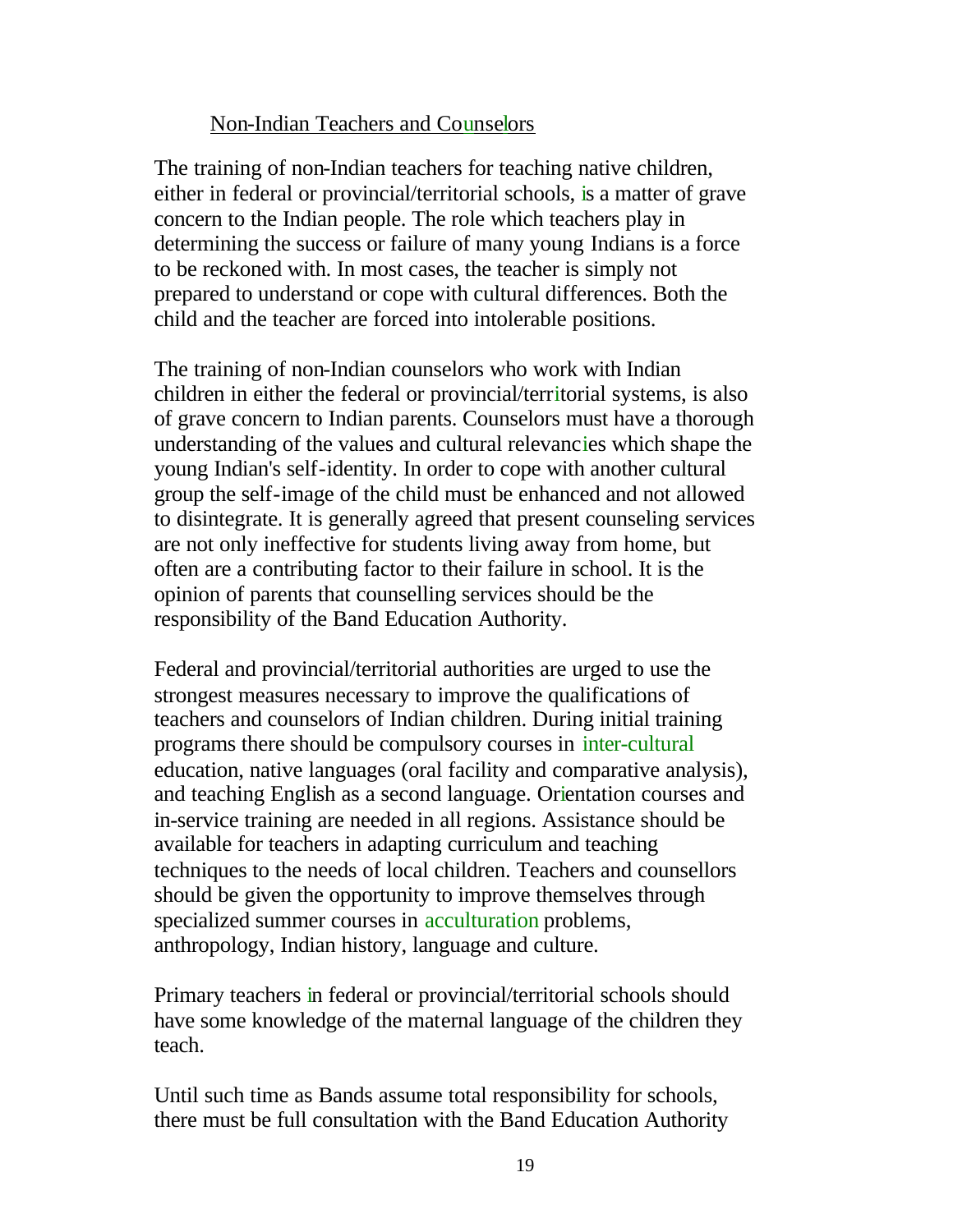regarding the appointment of teachers and counselors. As part of its involvement, the community should also take the initiative in helping the teachers and counselors to learn the culture, language and history of the local community.

#### **INDIAN PARA-PROFESSIONALS**

More Indian teacher-aides and more Indian aides-aides are urgently needed throughout the school systems where Indian children are taught. These para-professionals can play an important role in helping the young child or the adolescent to adjust to unfamiliar and often overwhelming situations during their school experience.

Job requirements and the personal qualities needed by paraprofessionals working with Indian children will be set by the Education Authority of the Band. Instead of operating on the fringe at some clerical or irrelevant task, Indian para-professionals will be delegated by the parents to work with the children at the level of greatest need. The importance of this work warrants that the paraprofessional receive proper training and be given responsibilities in line with the position. These positions should serve as a training ground for professional advancement.

Performance and effectiveness rather than degrees and certificates should be the criteria used in hiring and in establishing salaries and benefits. For the protection of those who are qualified by experience rather than by academic standing, it is essential that the status of para-professionals be determined by their responsibility and function. On this basis they will be assured of parity in salaries and benefits with professionals doing the same job.

It should be the aim of the para-professional program to encourage young people to continue their commitment to Indian education.

To operate a good school, many types of jobs must be filled. There should be adequate funding to insure that Indian schools are adequately staffed, not only with professionals, but with well-trained para-professionals, including recreation assistants and specialistaides.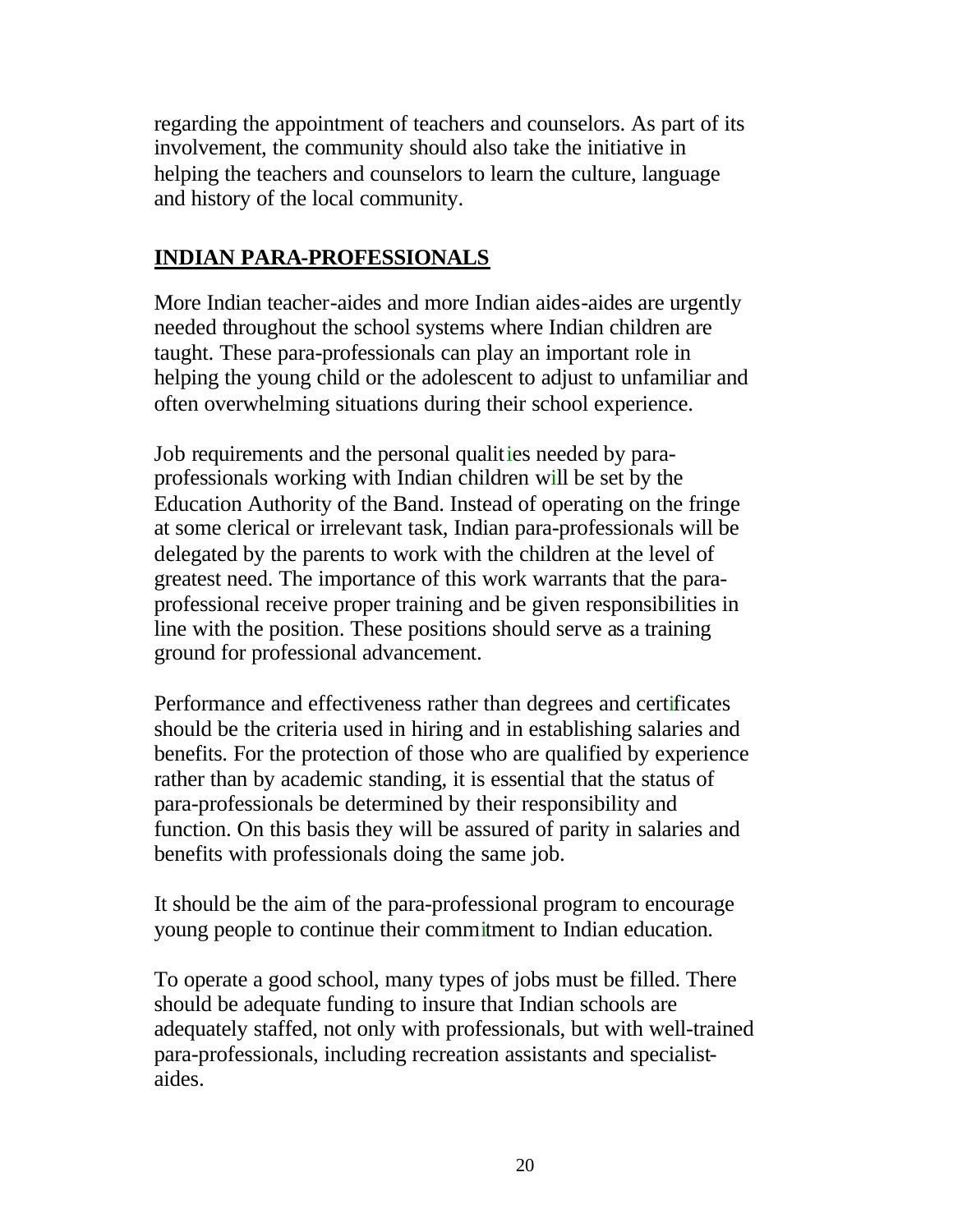# **FACILITIES AND SERVICES**

### **SUB-STANDARD EDUCATIONAL FACILITIES**

All unsafe or obsolete school buildings, equipment and teacherages on reserves should be replaced with modern, functional units. Where Indian communities wish to maintain educational services on their reserves, the reserve school facilities must be brought up to the same standards as those in the outside communities. To provide for all the improvements necessary, Band Councils must make long-term plans for building construction. If the Department of Indian Affairs cannot handle the financing under its usual annual budgeting scheme, other alternatives must be considered.

#### **NEW EDUCATIONAL FACILITIES**

It shall be within the power of the Band Education Authority to plan for and provide the school facilities needed for community educational programs: e.g., education of children, parental involvement in education, adult education, cultural activities, training sessions, etc.

#### **EDUCATIONAL INSTITUTIONS**

There is no single type of educational institution which will meet all of the needs of Indian children. Facilities and services must be many and varied to suit particular kinds of circumstances.

#### Residences

No general statement can be made on residences because of varying needs across the country. In many places the need still exists for this type of accommodation. However, many parents object to sending their children long distances and want accommodations provided at the village level. In all cases, the Federal Government is advised to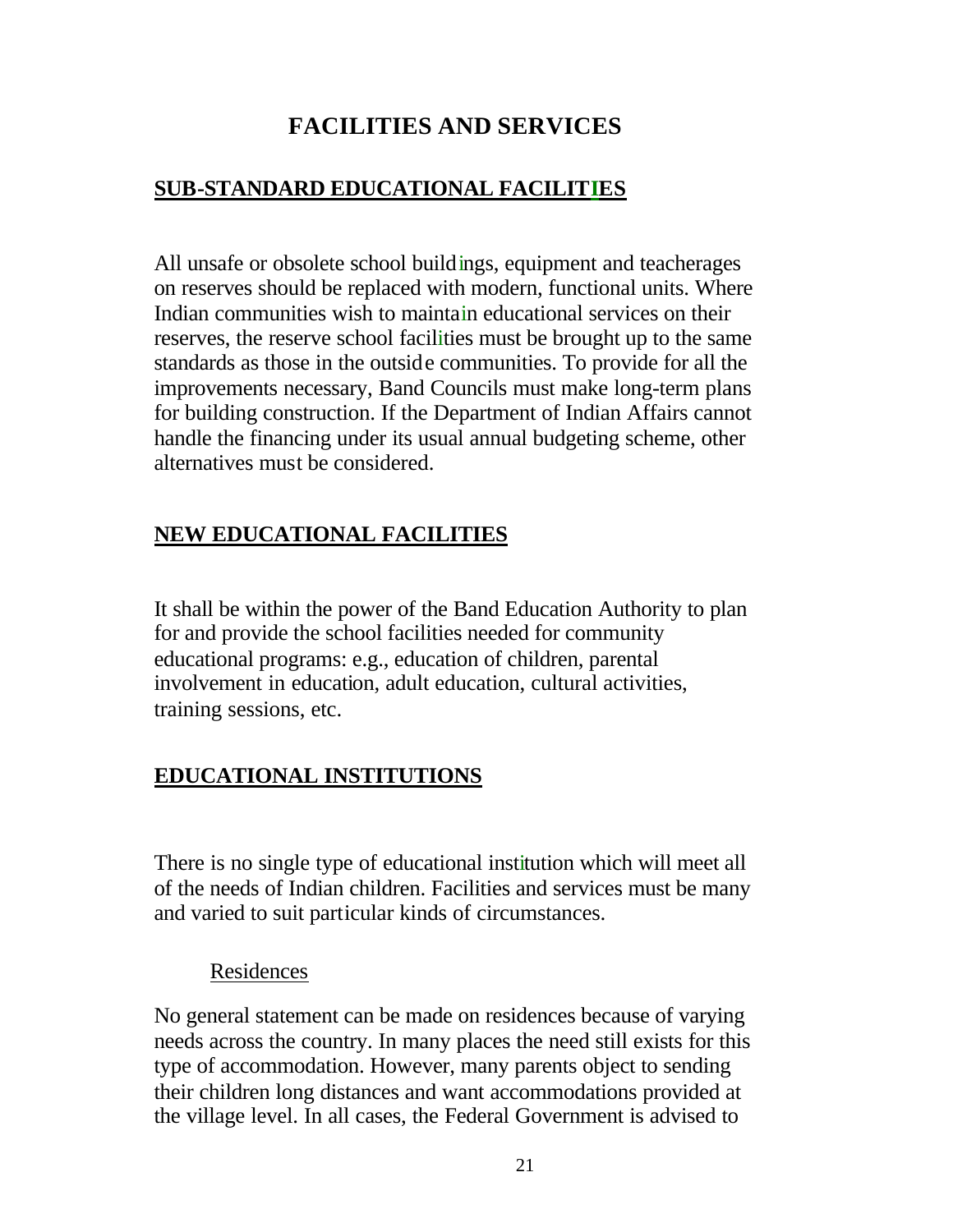consult all parents with children in residences, in order to determine their wishes on keeping or closing residences, and to examine alternative accommodations.

Admission criteria for student residences will be formulated by the people concerned: parents, Band Councils and administrators. The latter will reflect fiscal considerations.

Indian Bands wishing to take over administrative responsibility and financial control of student residences should be given full assistance to do so. This will require changes in present Department procedures for the operation of residences, as well as training Indian candidates for administrative positions.

Where a residence is in operation, there should be an active parents' council, representative of the student enrollment. This council will act with the responsible residence authority on matters of policy and program.

Programs must be implemented for bettering the qualifications of present staff members and assisting unqualified persons to meet job requirements. Residences should be staffed as far as possible by Indian personnel. Where conditions warrant the closing of a residence, the land and buildings should revert to the use of the Band or Bands, with a preference for educational purposes.

#### Day Schools

The need for good schools in Indian communities is becoming more urgent. These schools should have two goals: (a) providing adequate and appropriate educational opportunity, where skills to cope effectively with the challenge of modern life can be acquired, and (b) creating the environment where Indian identity and culture will flourish.

In working toward these goals, the reserve school would be a major factor in eliminating the conditions which lead to dropouts: negative parental attitudes and student alienation.

To provide these facilities an increased financial and human investment must be made in the Indian community. Complete modern buildings, classrooms, equipment, gymnasiums and staff quarters are needed.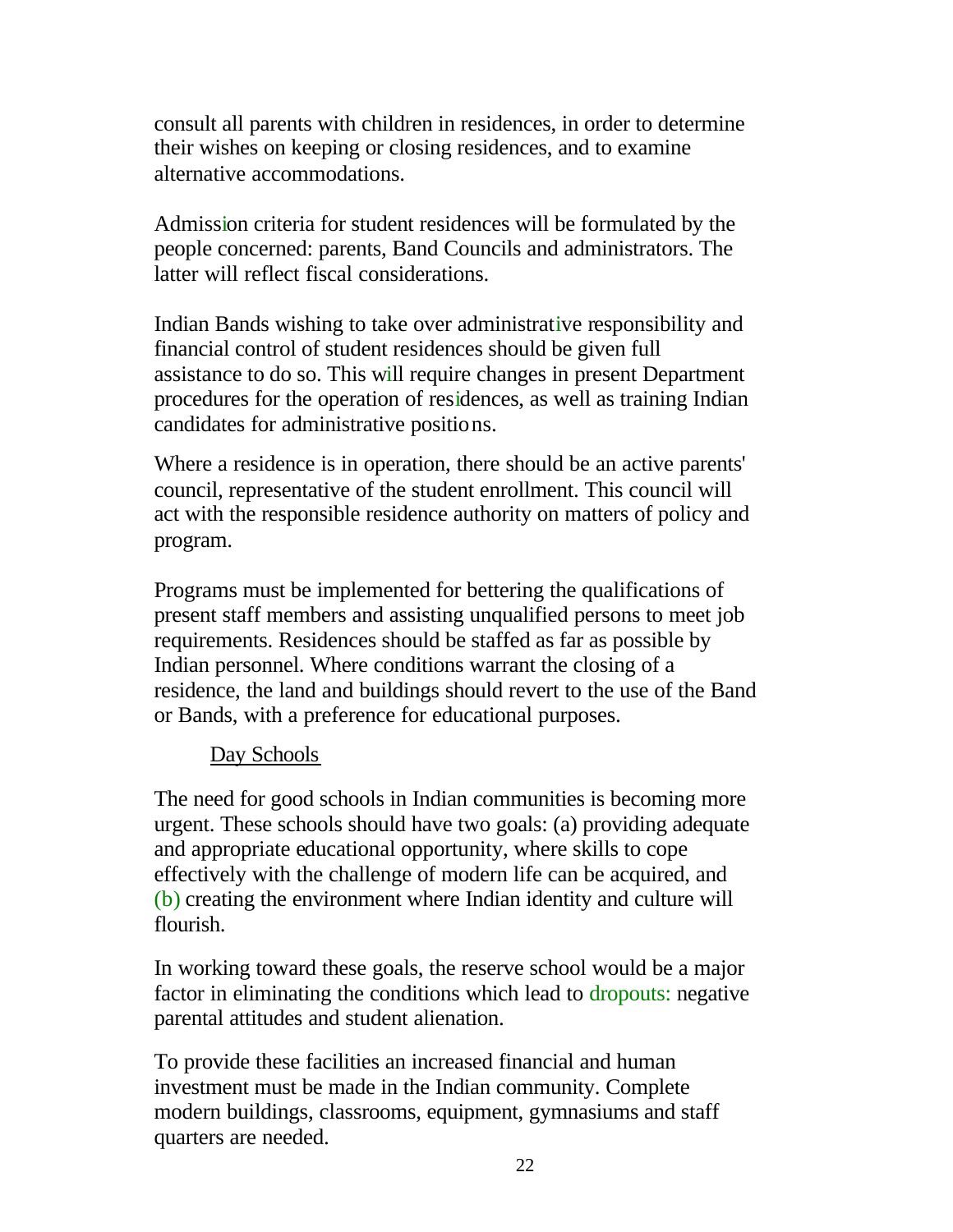These reserve schools will be the vehicle by which Indian parents gain knowledge, experience and confidence in fulfilling their obligation and responsibility in the education of their children. All school facilities should be available to the community for adult education, cultural activities and training sessions.

To facilitate the transition of students from reserve schools to others, it is essential that Ministries of Education recognize Indian day schools as accredited educational centres. This presupposes that academic quality will improve, that federal Indian schools will become "models of excellence", recognized and imitated by provincial/territorial schools. If an Indian oriented curriculum differs from that of the provincial/territorial system, steps should be taken by the proper authorities to develop appropriate criteria for grading and accrediting purposes.

Group Homes — Hostels

There is a need among students living off the reserve for familiar, homelike accommodations. These could be provided in the small hostel or group home setting. When administered and staffed by Indian people, these homes could give the young person the security and comfort of an Indian family while he or she is adjusting to a new way of life.

In northern communities there is a great need for this kind of home to replace the very large and often far distant residence. Located centrally in every village and operated by an Indian couple, the group home would provide long and short term care, i.e., food, shelter, recreation and companionship for all in the village who need it. This would include children whose parents were absent for hunting and trapping, and old people who might be left alone for the same reasons. The concept of this kind of home is derived directly from Indian culture, and if allowed to take form would contribute to a healthy Indian community.

#### Denominational Schools

As in all other areas of education, the parents have the right to determine the religious status of the local school. In as far as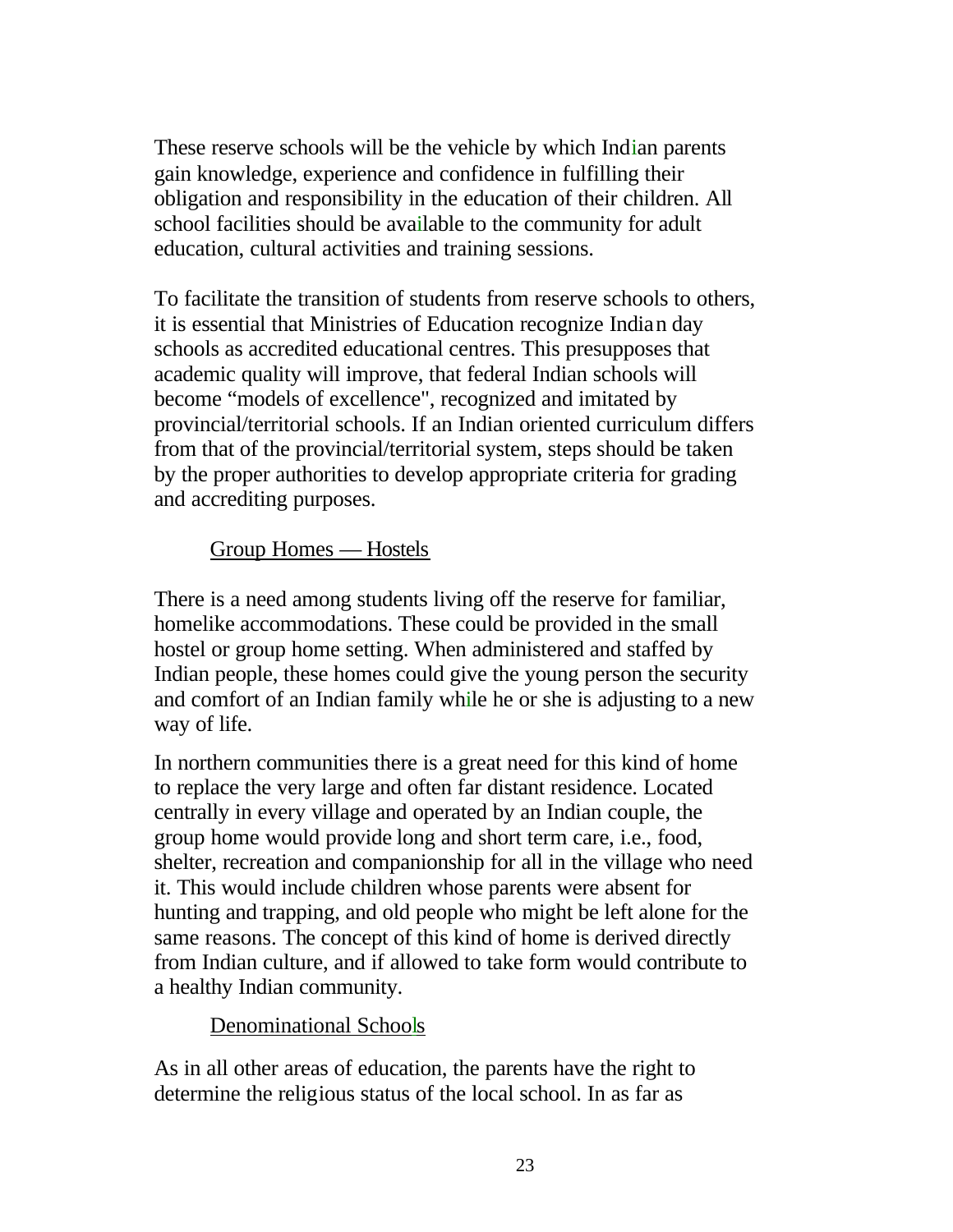possible, there should be an attempt to satisfy the preference of everyone.

# **STAFF**

Where there are Indian people in attendance at a school, the number of Indian staff hired, including professional, para-professional, clerical and janitorial, should be based on a minimum ratio of one Indian staff person to every 20 Indian students. This procedure should be observed in residences, reserve day schools and integrated schools.

Professionals, para-professionals and community resource people are all needed to operate a good reserve school. In addition to teachers and teacher-aides, reserve schools must have good counsellors and counsellor-aides. Consultants with knowledge of curriculum development and curriculum adaptation are necessary. A recreation director has a special role to play. Where it is not economically possible to have a recreation director on the school staff, the community recreational program must be designed to include the requirements of the school curriculum.

Whenever possible these positions should be filled by native people. Consultants and specialists in Indian language, history, crafts, customs, dances, legends will be drawn from the local community.

# **RESEARCH**

There is increasing need for factual and scientific information on which to base planning and decisions. The Indian people advocate that research be under the direction and control of Indian people. Monies labeled for research shall be channeled to research programs identified by Band Councils and Indian organizations in relation to their priorities and programs. Academics who are engaged to conduct research projects will be responsible to the Indian community, local or regional.

It is equally important that the Indian people have the direction and control of experimental programs conducted in their name by universities, academic centres or research bodies.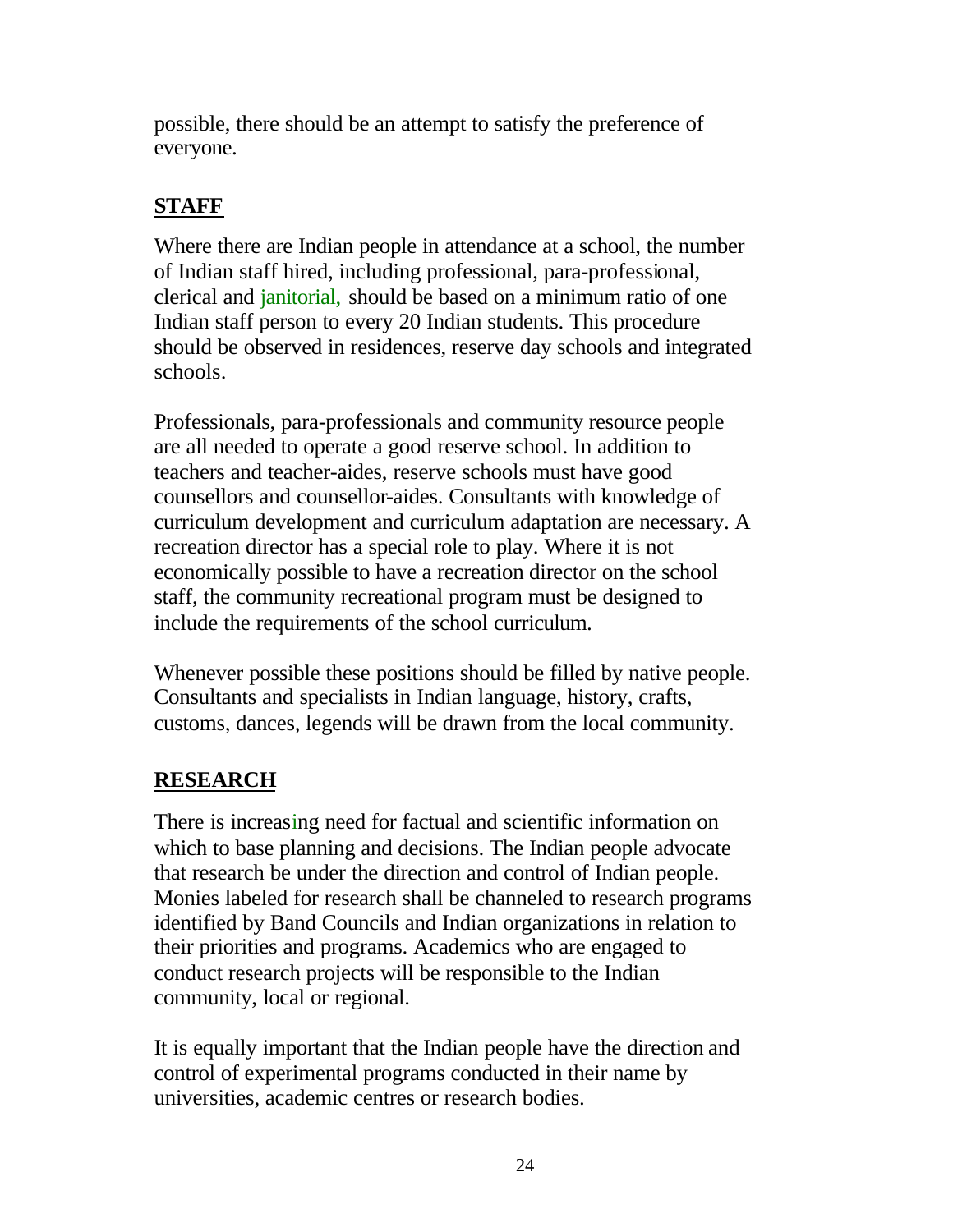# **PROBLEMS OF INTEGRATION**

Integration in the past twenty years has simply meant the closing down of Indian schools and transferring Indian students to schools away from their Reserves, often against the wishes of the Indian parents. The acceleration with which this program has developed has not taken into account the fact that neither Indian parents and children, nor the white community: parents, children and schools, were prepared for integration, or able to cope with the many problems which were created.

Integration is a broad concept of human development which provides for growth through mingling the best elements of a wide range of human differences. Integrated educational programs must respect the reality of racial and cultural differences by providing a curriculum which blends the best from the Indian and the non-Indian traditions.

Integration viewed as a one-way process is not integration, and will fail. In the past, it has been the Indian student who was asked to integrate: to give up his identity, to adopt new values and a new way of life. This restricted interpretation of integration must be radically altered if future education programs are to benefit Indian children.

The success of integration hinges on these factors: parents, teachers, pupils (both Indian and white) and curriculum.

On the side of the Indian people, much more preparation and orientation is needed to enable parents to make informed decisions and to assist their children to adjust and to succeed. Indian parents must have the opportunity through full representation to participate responsibly in the education of their children.

The Indian child also needs preparation and orientation before being thrust into a new and strange environment. In handling the conflict of values, he will need the continuing support of his parents and Indian counsellors. Inferiority, alienation, rejection, hostility, depression, frustration, are some of the personal adjustment problems which characterize the Indian child's experience with integration. These are also factors in the academic failure of Indian children in integrated schools.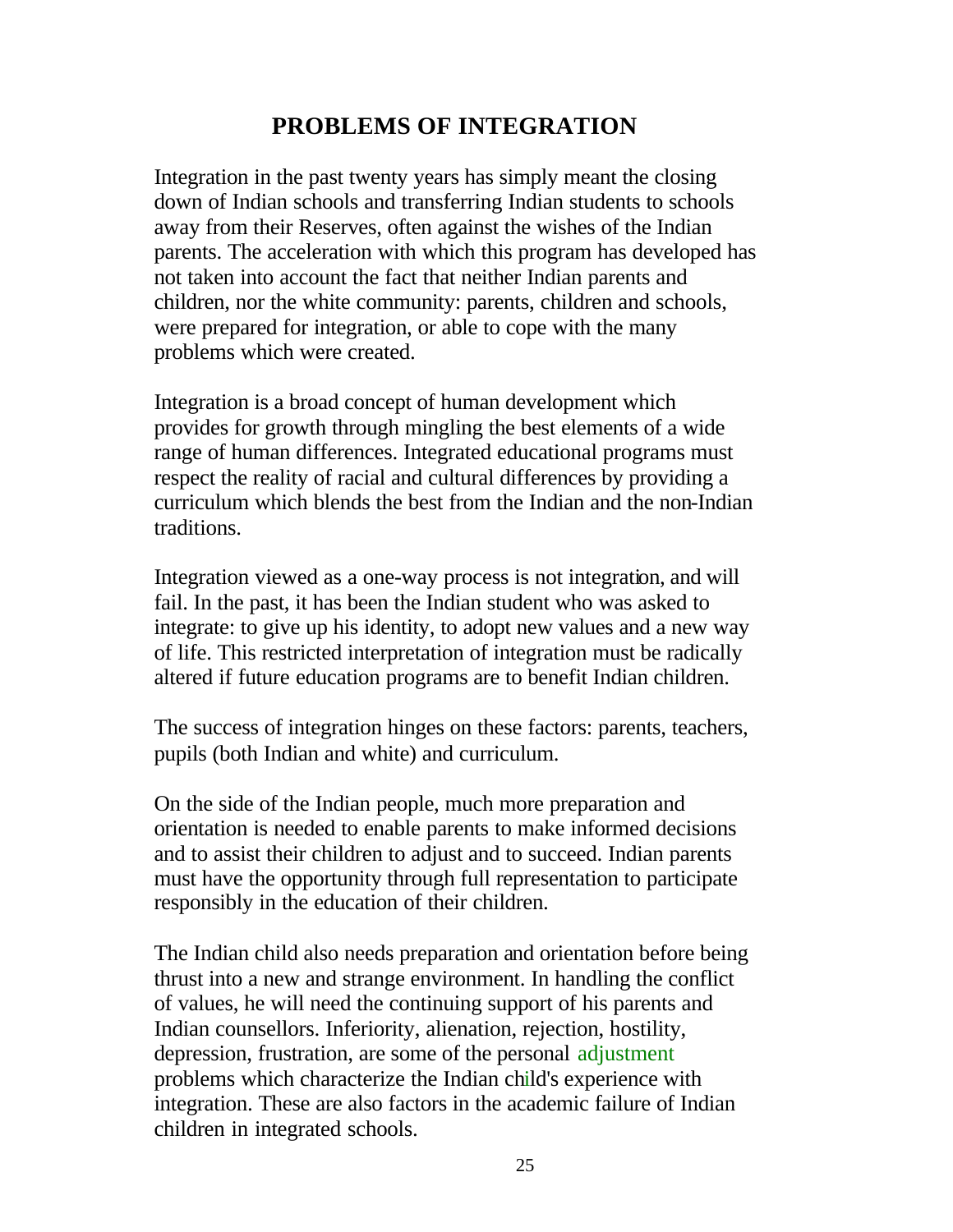Indian children will continue to be strangers in Canadian classrooms until the curriculum recognizes Indian customs and values, Indian languages, and the contributions which the Indian people have made to Canadian history. Steps can be taken to remedy this situation by providing in provincial/territorial schools special auxiliary services in cultural development, curriculum development, vocational guidance, counseling, in-service training of teachers, tutoring and recreation. Evidently many of these services can be provided under the regular school program. However, if services are introduced especially for the Indian children, the school board should have financial support from the Federal Government.

The success of integration is not the responsibility of Indians alone. Non-Indians must be ready to recognize the value of another way of life; to learn about Indian history, customs and language; and to modify, if necessary, some of their own ideas and practices.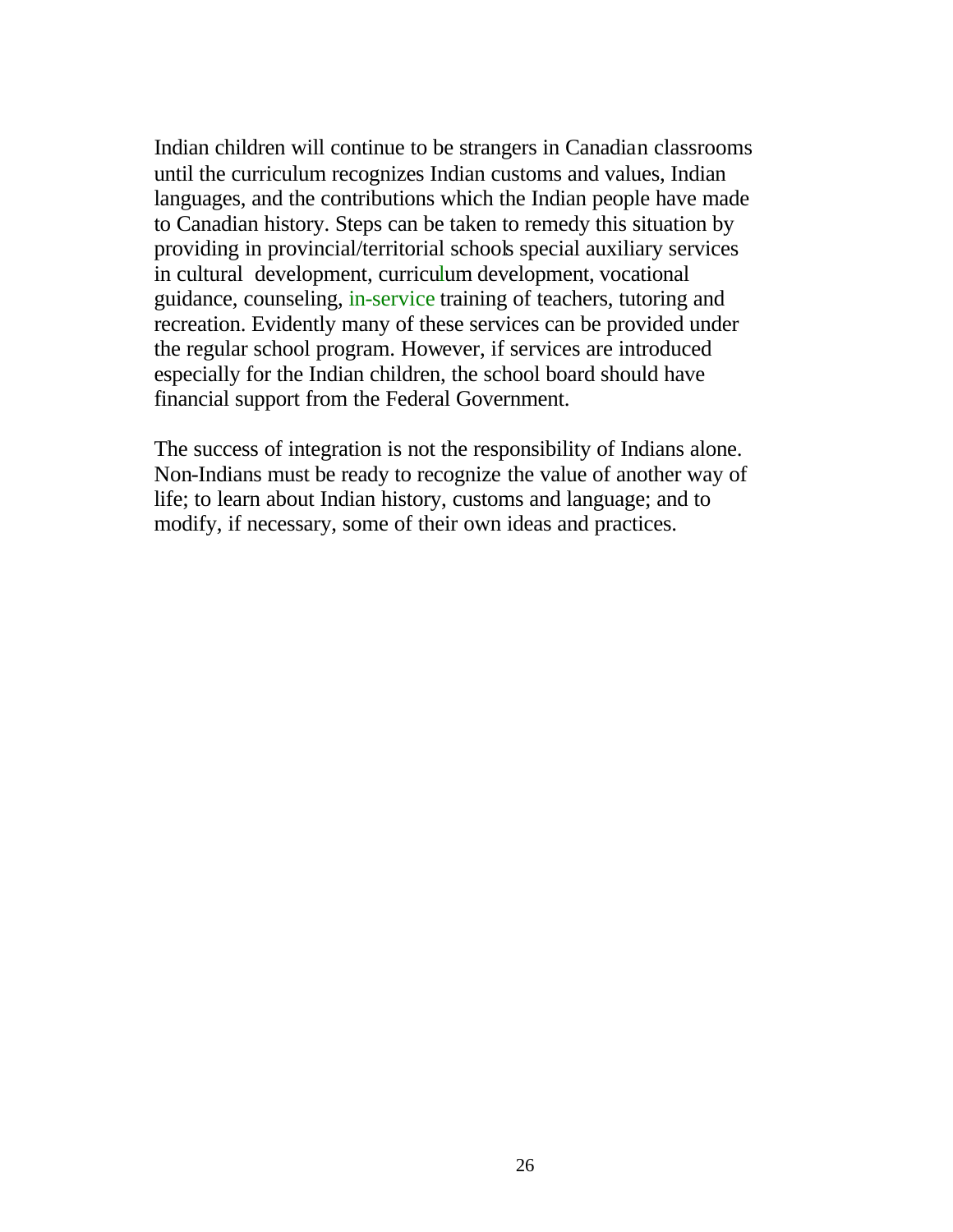# **SUMMARY OF THE INDIAN POSITION ON EDUCATION**

Indian parents must have FULL RESPONSIBILITY AND CONTROL OF EDUCATION. The Federal Government must adjust its policy and practices to make possible the full participation and partnership of Indian people in all decisions and activities connected with the education of Indian children. This requires determined and enlightened action on the part of the Federal Government and immediate reform, especially in the following areas of concern: *responsibility, programs, teachers, facilities.*

#### **RESPONSIBILITY**

#### **Local Control.**

Until now, decisions on the education of Indian children have been made by anyone and everyone, except Indian parents. This must stop. Band Councils should be given total or partial authority for education on reserves, depending on local circumstances, and always with provisions for eventual complete autonomy, analogous to that of a provincial school board vis-à-vis a provincial Department of Education.

#### **School Board Representation.**

It is imperative that Indian children have representation on provincial/territorial school boards. Indian associations and the Federal Government must pressure the Provinces/Territories to make laws which will effectively provide that Indian people have responsible representation and full participation on school boards.

#### **Transfer of Jurisdiction.**

Transfer of educational jurisdiction from the Federal Government to provincial or territorial governments, without consultation and approval by Indian people is unacceptable. There must be an end to these two party agreements between the federal and provincial/ territorial governments. Future negotiations with Education Departments for educational services must include representatives of the Indian people acting as the first party. The Federal Government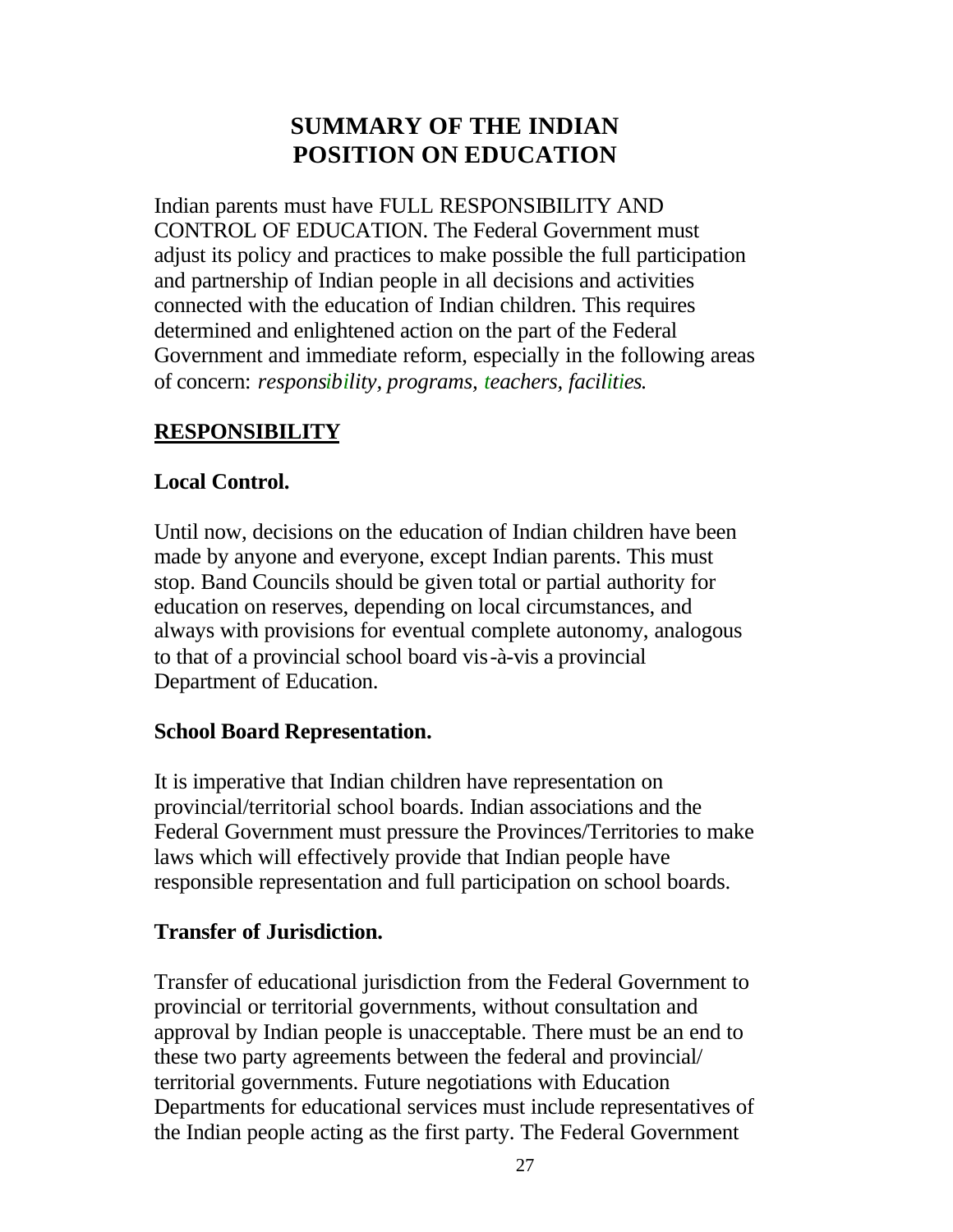has the responsibility of funding education of all types and at all levels for all Indian people.

# **Indian Control.**

Those educators who have had authority in all that pertained to Indian education have, over the years, tried various ways of providing education for Indian people. The answer to providing a successful educational experience has not been found. There is one alternative which has not been tried before: in the future, let Indian people control Indian education.

# **PROGRAMS**

# **Kinds.**

A wide range of programs is needed in the Indian community. The local Education Authority must take the initiative in identifying the needs for adult education, vocational training, remedial classes, kindergarten, alcohol and drug education, etc., etc. The local Education Authority must also have the authority to implement these programs, either on a temporary or long-term basis.

# **Language and Culture.**

Indian children must have the opportunity to learn their language, history and culture in the classroom. Curricula will have to be revised in federal and provincial/territorial schools to recognize the contributions which the Indian people have made to Canadian history and life.

## **Cultural Education Centres.**

Cultural Education Centres are desperately needed. Considering the vital role that these Centres play in cultural, social, and economic development, it is imperative that all decisions concerning their evolution, i.e., goals, structure, location, operation, etc., be the sole prerogative of the Indian peoplel The Minister is urged to recognize the rights of the Indian people in this matter.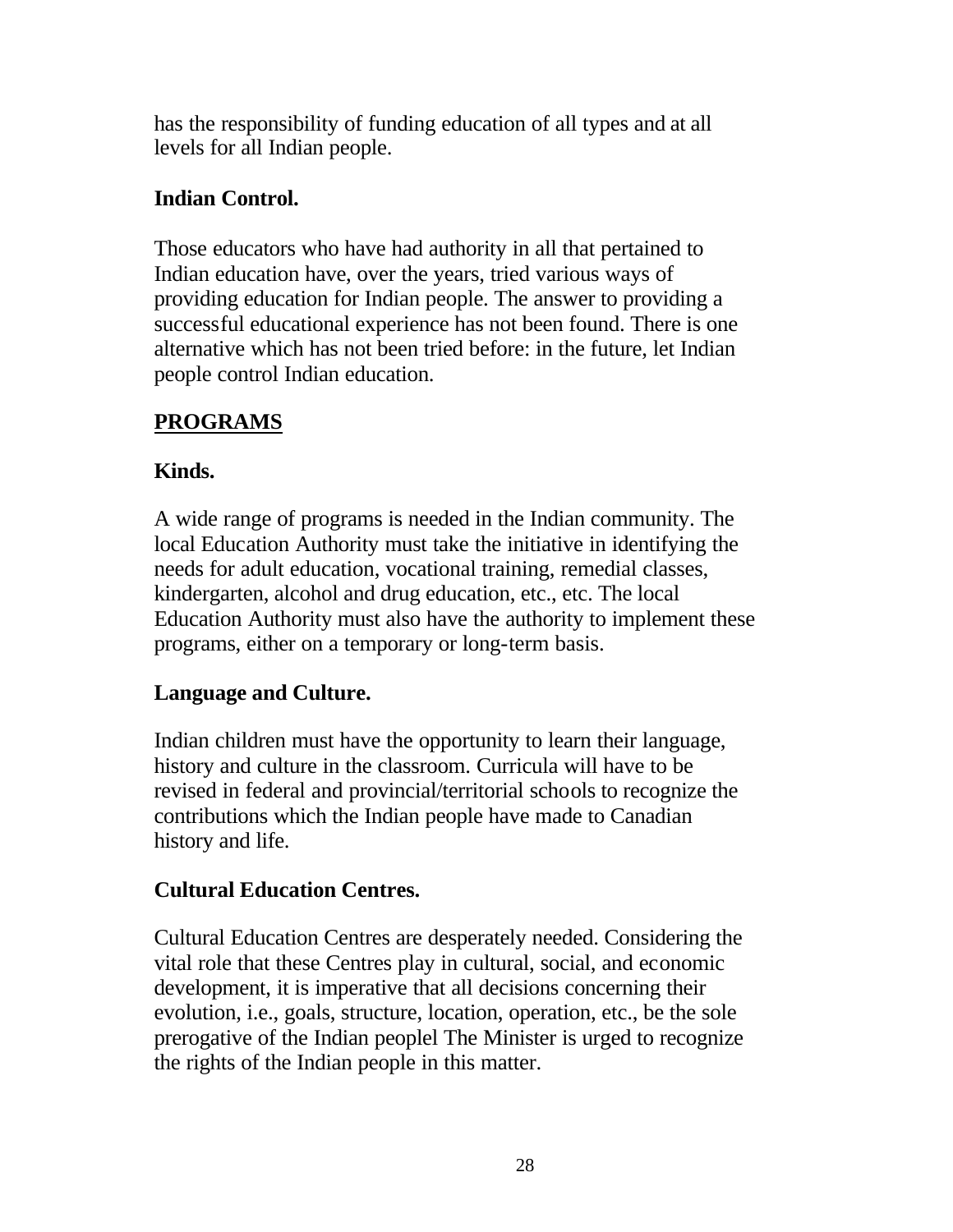He must insure:

- a) that the Indian people will have representatives on any committees which will decide policy and control funds for the Cultural Education Centers;
- b) that enough funds are made available for capital expenditure and program operation.

# **TEACHERS**

#### **Native Teachers and Counsellors.**

The Federal Government must take the initiative in providing opportunities in every part of the country for Indian people to train as teachers. The need for native teachers is critical. Indian parents are equally concerned about the training of counsellors who work so closely with the young people.

#### **Non-Indian Teachers and Counsellors.**

Federal and provincial/territorial authorities are urged to use the strongest measures necessary to improve the qualifications of teachers and counsellors of Indian children. This will include required courses in Indian history and culture.

#### **Language.**

As far as possible, primary teachers in federal or provincial/ territorial schools should have some knowledge of the maternal language of the children they teach.

## **Qualification.**

It should be the accepted practice that only the best qualified teachers are hired for Indian schools, and always in consultation with the local Education Authority.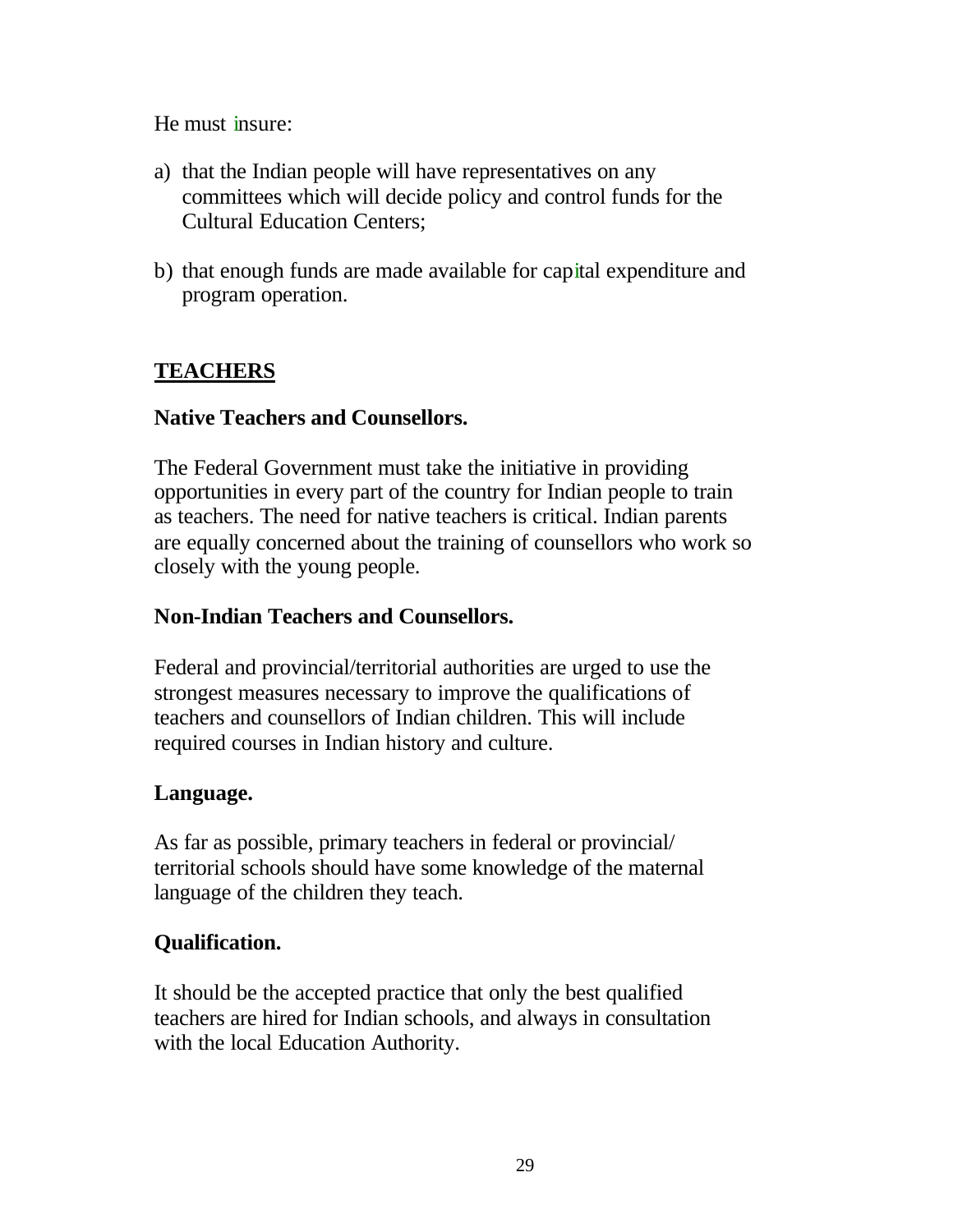#### **Para-Professionals.**

More Indian teacher-aides and more Indian counsellor-aides are urgently needed throughout the school systems where Indian children are taught. The importance of this work requires that the candidates receive proper training and be allowed to operate at their fullest potential.

# **FACILITIES**

## **Kinds.**

Education facilities must be provided which adequately meet the needs of the local population. These will vary from place to place. For this reason, there cannot be an "either-or" policy, which would limit the choices which Indian parents are able to make. In certain localities, several types of educational facilities may be needed: e.g., residence, day school, integrated school. These must be made available according to the wishes of the parents.

#### **Substandard.**

Substandard school facilities must be replaced and new buildings and equipment provided in order to bring reserve schools up to standard. Financing of such building and development programs must be dealt with realistically by the Federal Government.

#### **INTEGRATION**

Responsibility for integration belongs to the people involved. It cannot be legislated or promoted without the full consent and participation of the Indians and non-Indians concerned.

## **CONCLUSION**

There is difficulty and danger in taking a position on Indian education because of the great diversity of problems encountered across the country. The National Indian Brotherhood is confident that it expresses the will of the people it represents when it adopts a policy based on two fundamental principles of education in a democratic country, i.e.: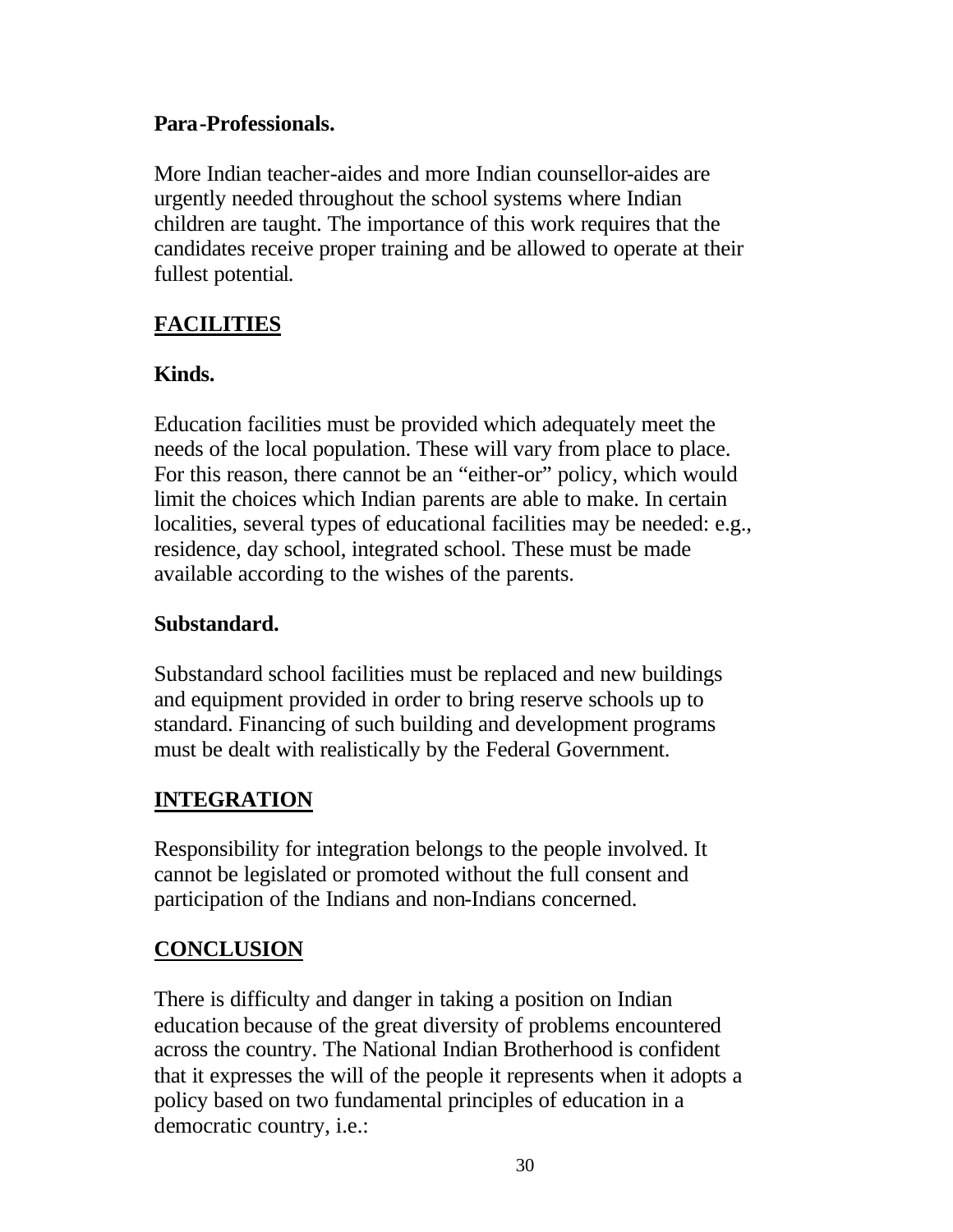— parental responsibility, and

— local control.

If this policy is recognized and implemented by officials responsible for Indian education, then eventually the Indian people themselves will work out the existing problems and develop an appropriate education program for their children.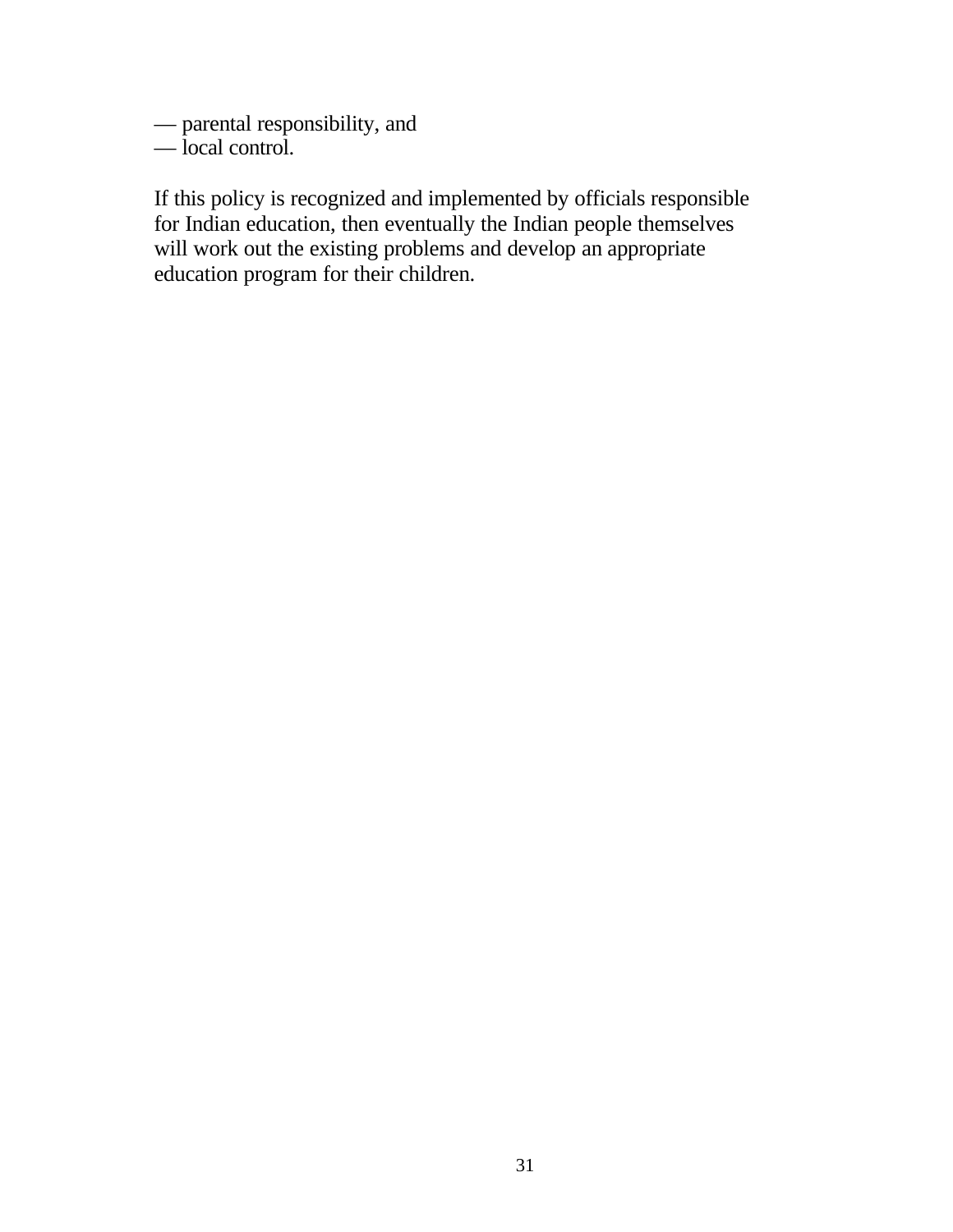# **CONCLUDING STATEMENT**

This policy paper is subject to periodic review by the Executive Council of the National Indian Brotherhood. Additions or amendments may be initiated by a provincial/territorial Indian organization as the need arises.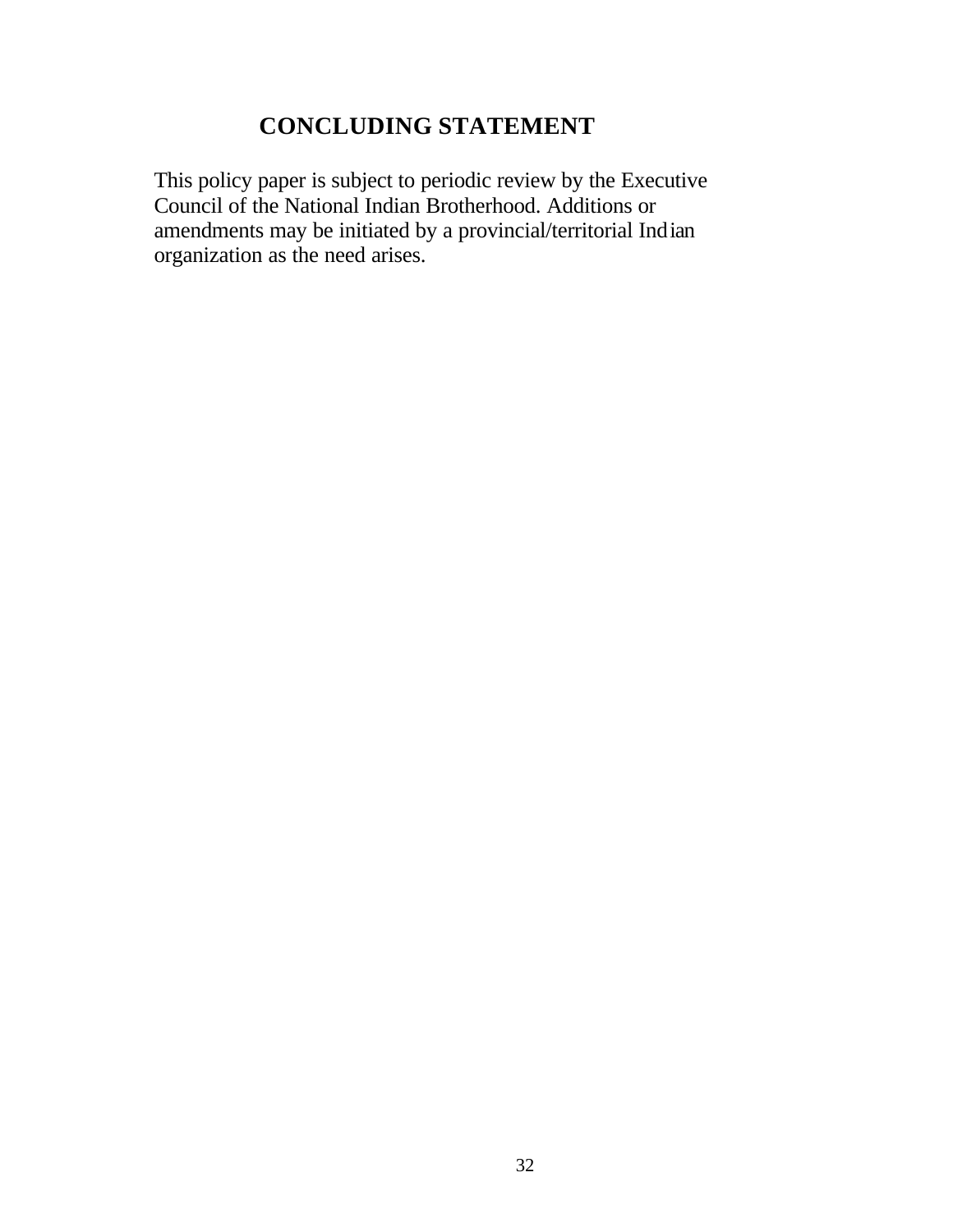# **BIBLIOGRAPHY**

# **BASIC REFERENCES**

| <b>EDUCATION PAPERS:</b>                            | Provincial/Territorial Indian<br>Organizations                                                                                                 |
|-----------------------------------------------------|------------------------------------------------------------------------------------------------------------------------------------------------|
| Indian Association of Alberta                       | "Proposals for the Future Education"<br>of Treaty Indians of Alberta",<br>January, 1971.                                                       |
| Union of Ontario Indians                            | "Education of the Native Peoples of<br>Ontario", August, 1971.                                                                                 |
| Manitoba Indian Brotherhood                         | "Wahbung: Our Tomorrows",<br>October, 1971.                                                                                                    |
| Union of Nova Scotia Indians                        | "Royal Commission Brief on<br>Education, Public Services,<br>Provincial-Municipal Relations",<br>October, 1971.                                |
| <b>Yukon Native Brotherhood</b>                     | "Education of Yukon Indians, A<br>Position Paper", January, 1972.                                                                              |
| <b>Federation of Saskatchewan</b><br><b>Indians</b> | "Education Task Force Report",<br>April, 1972.                                                                                                 |
| <b>Union of New Brunswick</b><br>Indians            | "A Study of Problems Encountered<br>by Indian Youth of New Brunswick<br>in Obtaining an Education", August,<br>1972.                           |
| Union of British Columbia<br><b>Indian Chiefs</b>   | "Community-Family-Life Education<br>Program", presented to the Minister<br>of National Health and Welfare,<br>Vancouver, B.C., Marchy 2, 1972. |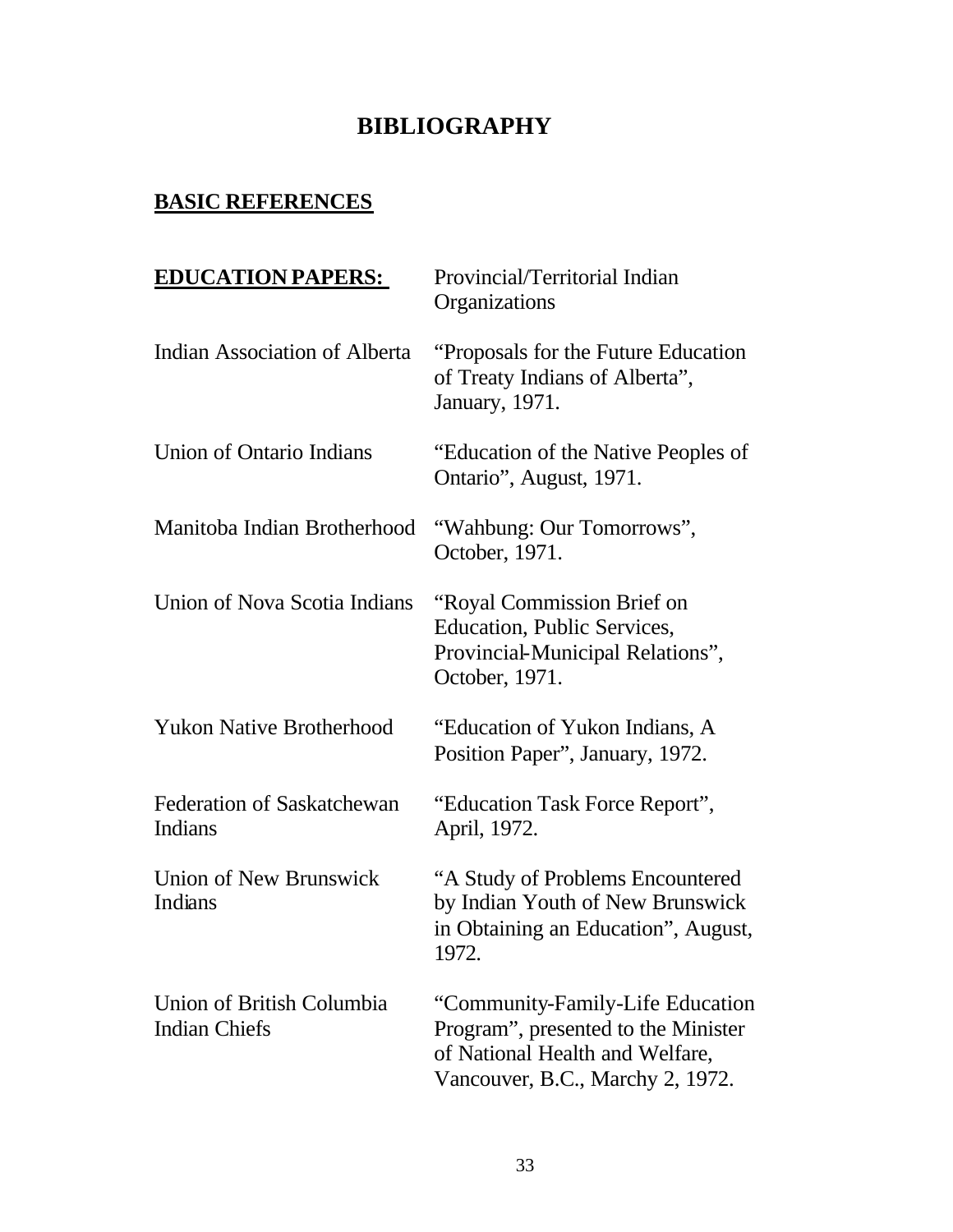| Union of British Columbia<br>Indian Chiefs | "Education Workshop", notes<br>covering the workshop, March 17,<br>1972. |
|--------------------------------------------|--------------------------------------------------------------------------|
| Union of British Columbia                  | "Minutes of Chiefs" Council                                              |
| Indian Chiefs                              | Meeting", August, 1972.                                                  |

#### **ADDITIONAL REFERENCES**

- Bruner, Jerome S. *The Process of Education*, Random House, New York, 1960.
- Bryde, John. *Modern Indian Psychology*, University of South Dakota, Vermillion, S.D., 1969.
- Chretien, Honourable Jean, *"*A Continuing Dialogue*"*, address by the Minister of Indian Affairs and Northern Development to the General Assembly of the National Indian Brotherhood, Edmonton, Alberta, August 8, 1972.
- Chretien, Honourable Jean, "Minister's Address to the Council of Ministers of Education", Regina, Saskatchewan, June 23, 1972.
- Craig, G. William, "Progress Report by the Director", Native North American Studies Institute, Montreal, P.Q., April 15, 1972.
- Federation of Saskatchewan Indians, "Proposal for a Teacher-Training Program for People of Indian Ancestry", presented to the Department of Education, Board of Teacher Certification, Province of Saskatchewan, March, 1972.
- Federation of Saskatchewan Indians, "Response to the House Standing Committee's Recommendations for Indian Education" (Watson Report), Saskatoon, Saskatchewan, October 11, 1972.
- Indian Association of Alberta, *Citizens Plus,* Edmonton, Alberta, June, 1970.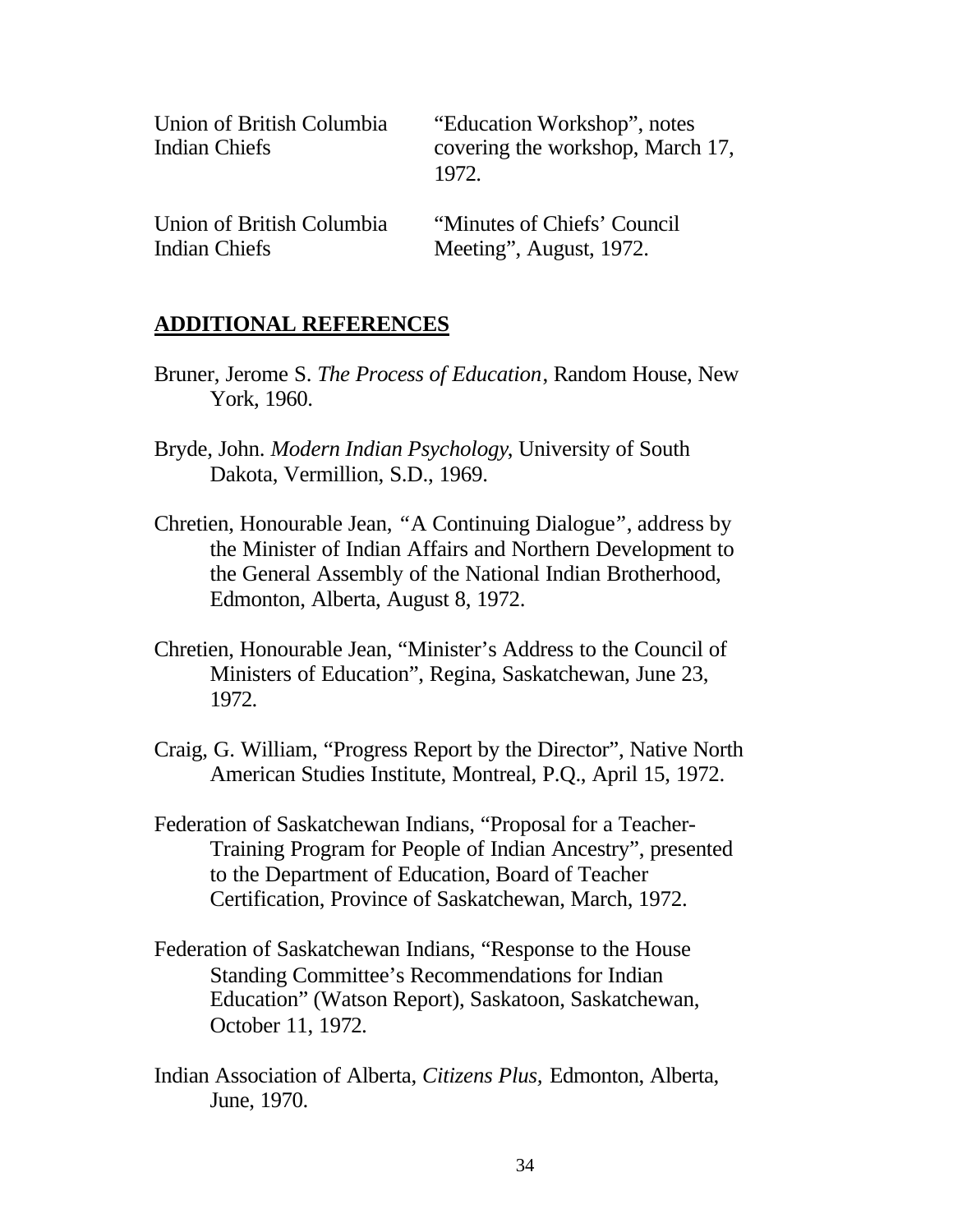- Indian Association of Alberta, "Controversies Arising from the Administration of the Federal Indian School Construction Program in Alberta", presentation to the Minister of Indian Affairs and Northern Development, Ottawa, September 22, 1971.
- Kirkness, V.J., "Education for and About Children of Native Ancestry", report prepared for the Manitoba Indian Brotherhood, Winnipeg, July 1971.
- Levaque, Y. omi, "The Future of Indian Education", in *Indians of Maine*, Augusta, Maine, 1969.
- Linklater, Clive, "Position paper on Education", presented to the Provincial and Territorial Organizations' Education Workshop, for the Indian Association of Alberta, Ottawa, June 7, 1972.
- National Indian Brotherhood, "Basic Rights Regarding Education: An Overview", paper prepared for the Research Directors' Meeting, London, Ontario, November 1971.
- Rogers, Carl R., *Freedom to Learn*, Charles Merrill Publishing, Columbus, Ohio, 1969.
- Soonias, Rodney, "Research Findings and Recommendations on Indian Education in Saskatchewan", presented to the National Indian Brotherhood General Assembly, for the Federation of Saskatchewan Indians, Edmonton, Alberta, August 9, 1972.
- Tyler, Ralph, *Basic Principles of Curriculum and Instruction*, University of Chicago Press, Chicago, 1969.
- Watson, Ian, M.P. Chairman, "Fifth Report of the Standing Committee on Indian Affairs and Northern Development", Issue No. 27, Queen's Printer, Ottawa, June 22, 1971.
- Wetiz, Jacqueline, "Cultural Change and Field Dependence in Two Native Canadian Linguistic Families", unpublished doctoral thesis, University of Ottawa, 1971.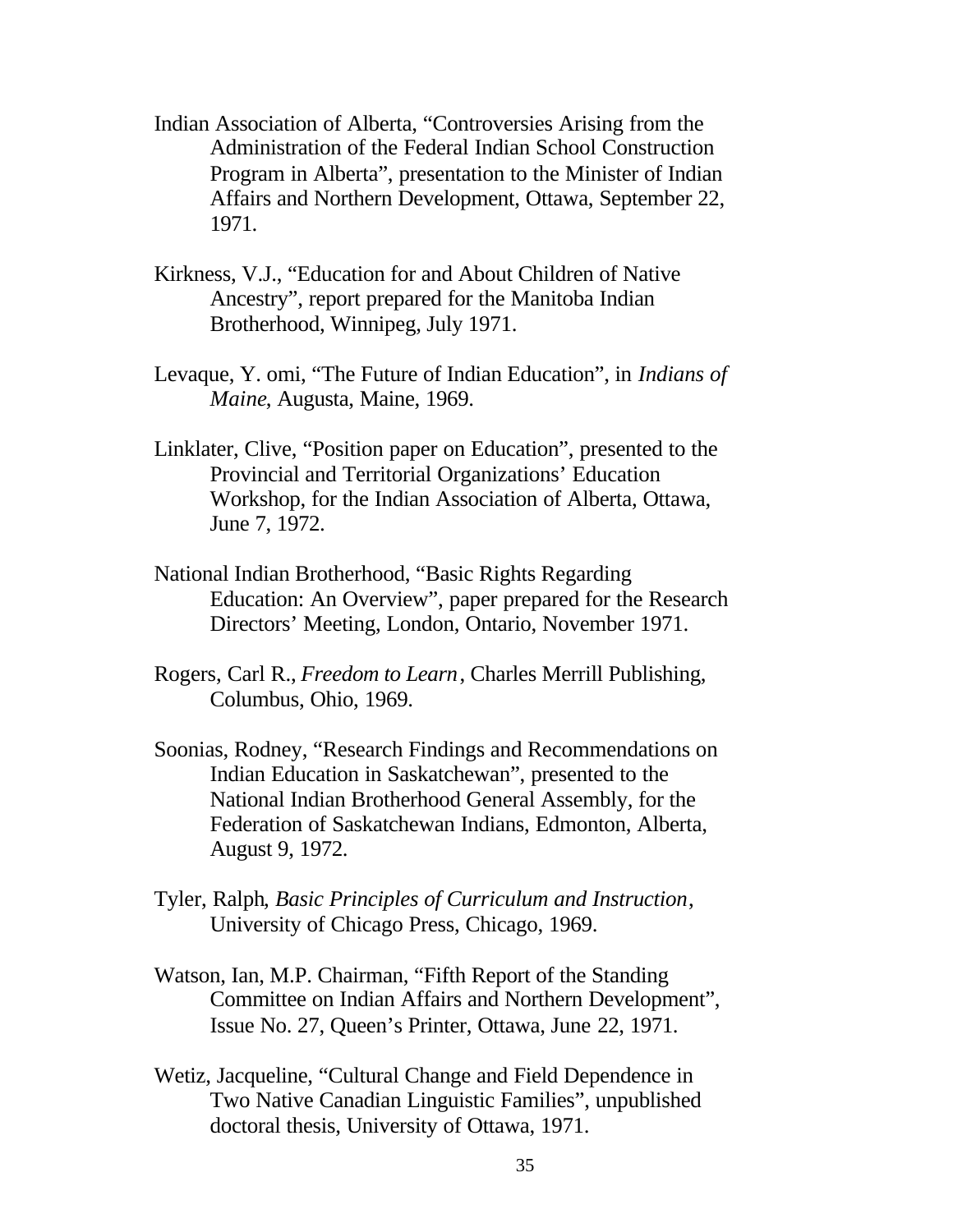#### **INDEX OF SUBJECTS**

Adult education, 6, 12 and native language, 12 and programs, 12 Agreements Federal-provincial, 6, 27 joint, 5-6 master, 5 parties to, 5, 27-28 review of, 5 Alcohol abuse education, Preventative, 14 Programs, 14 Rehabilitative, 14 Approval for education policy, Indian, iii Ministerial, iii Band Council, iv and local control, 6 and research, 24 role, 6 and School Committee, 6 Band Education Authority and band council, 6 and control, 6 and counselling, 19 and high schools, 12 and para-professionals, 20 and programs, 13 responsibility, 6, 12, 28 role, 6 and school boards, 7 and school facilities, 21 and teacher appointment, 20, 29 Building Reserve facilities, 21, 23, 30 Choice, 3, 4 Counsellors non-indian, 19, 29 training, 18-19, 29

Culture, 6 in curriculum, 10, 28 gap, 2 study of, 16, 25-26 Cultural-Education Centres, 16-17, 28 Curriculum, 9-11 Adapting, 19 Development of, 9, 26 Indian content in, 2, 26 Indian values, 9-11, 25 in integrated schools, 2, 26 responsibility for, 6 Day School, 6, 22-23 Decision-making, 6 and integration, 25 Denominational schools, 23 Department of Indian Affairs, iii, 3, 21 Drop-outs academic failure, 11-12, 19, 22, 25-26 Drug abuse preventative, 14 programs, 11, 14 rehabilitative, 14 Education foundation of, iii in the family, 2 Indian, 3, 27-31 intercultural, 2, 26 opportunity for, 28 purpose of, 3 Facilities, 21-24, 30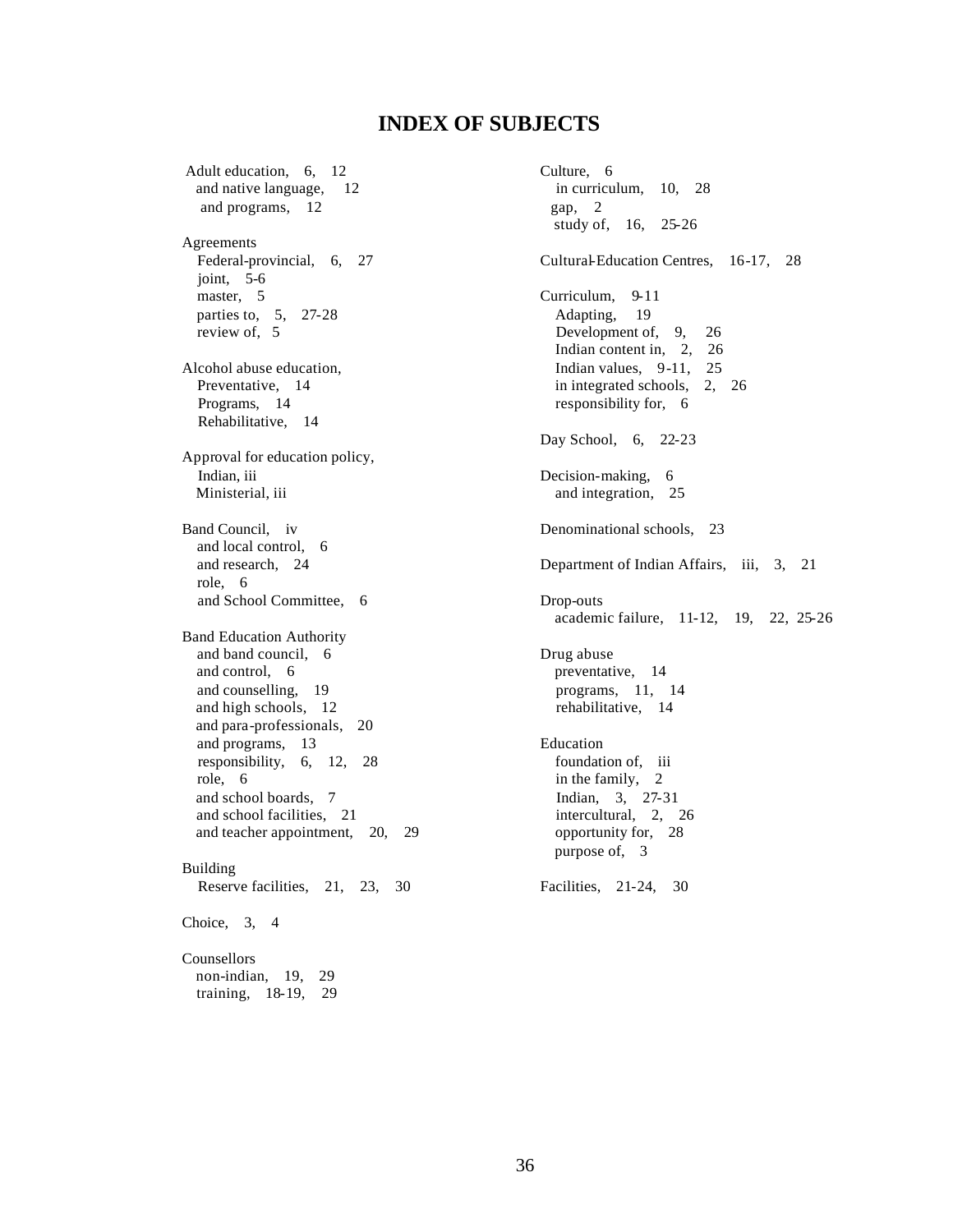Federal Government and addiction programs, 14 building programs, 30 Cultural Education Centres, 16-17 Educational jurisdiction, 27 and language programs, 16 partnership, 3 and policy, 27 responsibility, 3, 28 role, 3 teacher training, 18, 29 Funding, 3, 28 and building programs, 21 cultural –education centres, 17, 28 curriculum development, 9 language programs, 16 special services, 26 General Assembly, iii Goals, 1-4 Group homes, 6, 23 High School, 6, 11-12 drop-outs, 12 junior and senior, 11-12 reserve, 12 Hostels, cf. Group homes Identity, 1, 3, 15 Integration, 25-26 Kindergarten, 11 and language, 15 program, 6, 11 Language, Indian, 14-16 in adult education, 12 curriculum, 9, 28 in high school, 11 instruction, 15 in post-secondary, 13 in pre -school, 11 and teacher, 19 Local control, 4, 6-7, 27, 31 training for, 7 Nursery Schools, 6, 11 language in, 11 program, 11, 14 Off-reserve education, 3, 7, 28 enrollment, 7

Organizations, Indian and education, iii Executive Council, iii, 32 National Indian Brotherhood, iii, 30, 32 public relations, 8 and research, 24 and training programs, 18 Para-Professionals, 20, 24, 30 Parents' role, 3-4 and denominational schools, 23 group homes, 23 and integration, 25 and language, 15 and para-professionals, 20 and residences, 23 responsibility, 23 staff hiring, 30 Philosophy, of Indian Education, iii, 1-4 Post-Secondary education, 13-14 financial assistance, 13 recruiting, 13 representation, 14 success factors, 13 **Priorities**  cultural, 2 educational, 3 Professions, training for, 13 Programs, 9-17 high school, 11, 12 recreation, 24 residence staff training, 22 teacher training, 19 Provincial/Territorial accreditation, 23 Indian enrollment, 7 joint agreements, 5-6 laws, 7 Ministers of Education, 8 school boards, 7, 27 school integration, 25-26 training programs, 19 Recreation In school program, 20, 24 Representation in curriculum branch, 10 in post-secondary institutions, 14 on school boards, 7-8